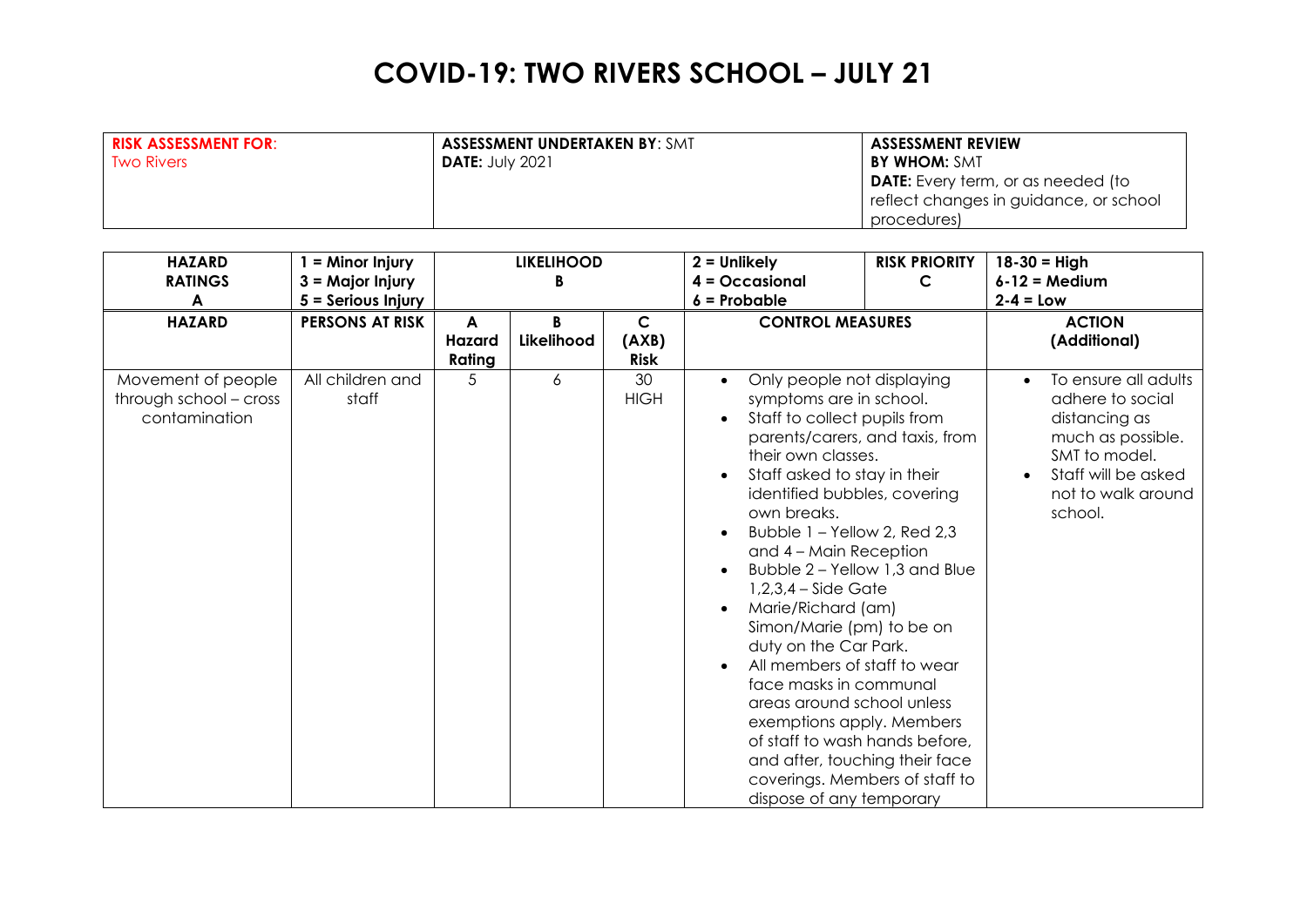| <b>HAZARD</b>         | $1 =$ Minor Injury     |        | <b>LIKELIHOOD</b> |             | $2 =$ Unlikely                                            | <b>RISK PRIORITY</b> | $18 - 30 =$ High              |
|-----------------------|------------------------|--------|-------------------|-------------|-----------------------------------------------------------|----------------------|-------------------------------|
| <b>RATINGS</b>        | 3 = Major Injury       |        | B                 |             | $4 = Occasional$                                          | C                    | $6 - 12 = Medium$             |
| $\blacktriangle$      | 5 = Serious Injury     |        |                   |             | $6$ = Probable                                            |                      | $2-4 = Low$                   |
| <b>HAZARD</b>         | <b>PERSONS AT RISK</b> | A      | B                 | $\mathbf C$ | <b>CONTROL MEASURES</b>                                   |                      | <b>ACTION</b>                 |
|                       |                        | Hazard | Likelihood        | (AXB)       |                                                           |                      | (Additional)                  |
|                       |                        | Rating |                   | <b>Risk</b> |                                                           |                      |                               |
|                       |                        |        |                   |             | face coverings in a 'black                                |                      |                               |
|                       |                        |        |                   |             | bag' waste bin, or to place                               |                      |                               |
|                       |                        |        |                   |             | reusable face coverings in an                             |                      |                               |
|                       |                        |        |                   |             | individual, sealable, plastic                             |                      |                               |
|                       |                        |        |                   |             | bag between uses.                                         |                      |                               |
|                       |                        |        |                   |             | Members of staff who are 28                               |                      |                               |
|                       |                        |        |                   |             | weeks pregnant must work in                               |                      |                               |
|                       |                        |        |                   |             | isolation or work from home, in                           |                      |                               |
|                       |                        |        |                   |             | line with the guidance set out<br>by the Royal College of |                      |                               |
|                       |                        |        |                   |             | Obstetricians and                                         |                      |                               |
|                       |                        |        |                   |             | Gynaecologists and the Royal                              |                      |                               |
|                       |                        |        |                   |             | College of Midwives.                                      |                      |                               |
|                       |                        |        |                   |             | Members of staff to sanitise                              |                      |                               |
|                       |                        |        |                   |             | their hands, following any                                |                      |                               |
|                       |                        |        |                   |             | transition between rooms.                                 |                      |                               |
|                       |                        |        |                   |             | <b>Chartwells (Cleaning</b>                               |                      |                               |
|                       |                        |        |                   |             | Company) to carry out their                               |                      |                               |
|                       |                        |        |                   |             | COVID-19 interim                                          |                      |                               |
|                       |                        |        |                   |             | specification.                                            |                      |                               |
|                       |                        |        |                   |             | Staff are encouraged to<br>$\bullet$                      |                      |                               |
|                       |                        |        |                   |             | engage, if they wish to do so,                            |                      |                               |
|                       |                        |        |                   |             | with the asymptomatic testing                             |                      |                               |
|                       |                        |        |                   |             | programme.                                                |                      |                               |
| Inability to social   | All children and       | 5      | 6                 | 30          | Two bubbles continue to<br>$\bullet$                      |                      | Display cleaning<br>$\bullet$ |
| distance              | staff                  |        |                   | <b>HIGH</b> | operate in primary school.                                |                      | regime in each                |
| (safeguarding through |                        |        |                   |             | With a separate bubble                                    |                      | classroom.                    |
| hand holding)         |                        |        |                   |             | operating at two Rivers Early                             |                      | Share information             |
|                       |                        |        |                   |             | Year site (TORC). Each                                    |                      | with families.                |
|                       |                        |        |                   |             | bubble has allocated class                                |                      | Hand washing -<br>٠           |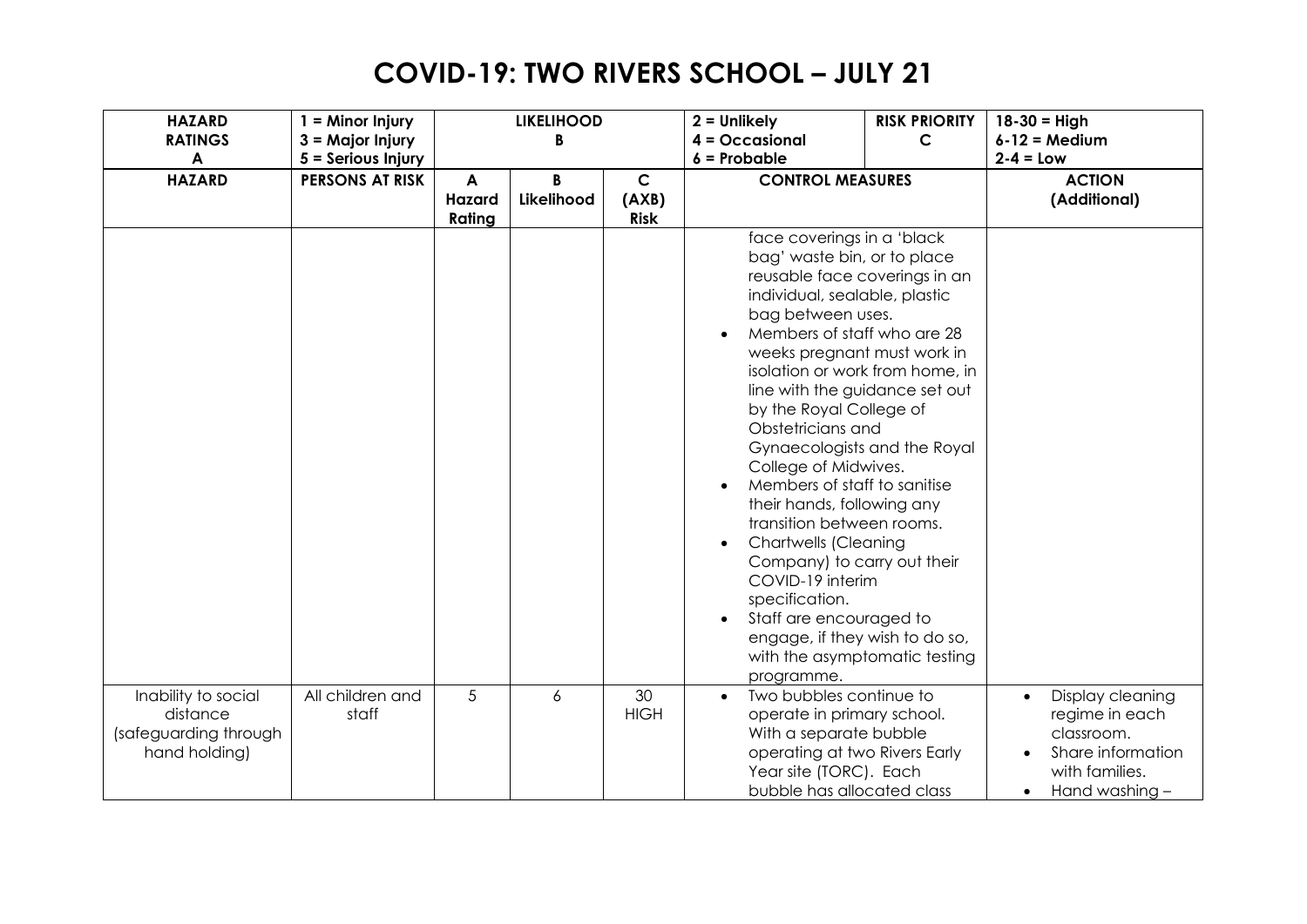| <b>HAZARD</b>    | $1 =$ Minor Injury     |        | <b>LIKELIHOOD</b> |             | $2 =$ Unlikely                                                                                                                                                                                                                                                                                                                                                                                                                                                                                                                                                                                                                                                                                                                                                                                                                                                                                                                                                         | <b>RISK PRIORITY</b> | $18 - 30 =$ High                                                                                                                                            |
|------------------|------------------------|--------|-------------------|-------------|------------------------------------------------------------------------------------------------------------------------------------------------------------------------------------------------------------------------------------------------------------------------------------------------------------------------------------------------------------------------------------------------------------------------------------------------------------------------------------------------------------------------------------------------------------------------------------------------------------------------------------------------------------------------------------------------------------------------------------------------------------------------------------------------------------------------------------------------------------------------------------------------------------------------------------------------------------------------|----------------------|-------------------------------------------------------------------------------------------------------------------------------------------------------------|
| <b>RATINGS</b>   | $3 =$ Major Injury     |        | B                 |             | $4 = Occasional$                                                                                                                                                                                                                                                                                                                                                                                                                                                                                                                                                                                                                                                                                                                                                                                                                                                                                                                                                       | C                    | $6 - 12 = Medium$                                                                                                                                           |
| $\boldsymbol{A}$ | 5 = Serious Injury     |        |                   |             | $6$ = Probable                                                                                                                                                                                                                                                                                                                                                                                                                                                                                                                                                                                                                                                                                                                                                                                                                                                                                                                                                         |                      | $2-4 = Low$                                                                                                                                                 |
| <b>HAZARD</b>    | <b>PERSONS AT RISK</b> | A      | B                 | $\mathsf C$ | <b>CONTROL MEASURES</b>                                                                                                                                                                                                                                                                                                                                                                                                                                                                                                                                                                                                                                                                                                                                                                                                                                                                                                                                                |                      | <b>ACTION</b>                                                                                                                                               |
|                  |                        | Hazard | Likelihood        | (AXB)       |                                                                                                                                                                                                                                                                                                                                                                                                                                                                                                                                                                                                                                                                                                                                                                                                                                                                                                                                                                        |                      | (Additional)                                                                                                                                                |
|                  |                        | Rating |                   | <b>Risk</b> |                                                                                                                                                                                                                                                                                                                                                                                                                                                                                                                                                                                                                                                                                                                                                                                                                                                                                                                                                                        |                      |                                                                                                                                                             |
|                  |                        |        |                   |             | and play spaces, toilets and<br>changing facilities. Staff have<br>their own toilet and staffroom<br>space. Please stagger breaks<br>and usage - please adhere to<br>social distancing.<br>Staff to clean areas of<br>$\bullet$<br>communal use - therapy<br>rooms, rebound, library and<br>hall, and dark room.<br>Keeping the same staff in the<br>room, wherever this is possible<br>unless the safety of pupils is<br>compromised by not having<br>the correct staffing ratios.<br>Children to eat lunches in<br>classrooms.<br>Pupils/staff continue to follow<br>regular hand-washing regimes<br>on arrival to school, after<br>breaks, following a transition<br>to another room/space, and<br>before and after eating.<br>All members of staff to wear<br>$\bullet$<br>face masks in communal<br>areas around school unless<br>exemptions apply. Members<br>of staff to wash hands before,<br>and after, touching their face<br>coverings. Members of staff to |                      | separate for<br>pupils/staff.<br>Use of soap<br>$\bullet$<br>dispensers.<br>Use of sanitizer<br>$\bullet$<br>stations<br>Anti-bacterial<br>wiping of areas. |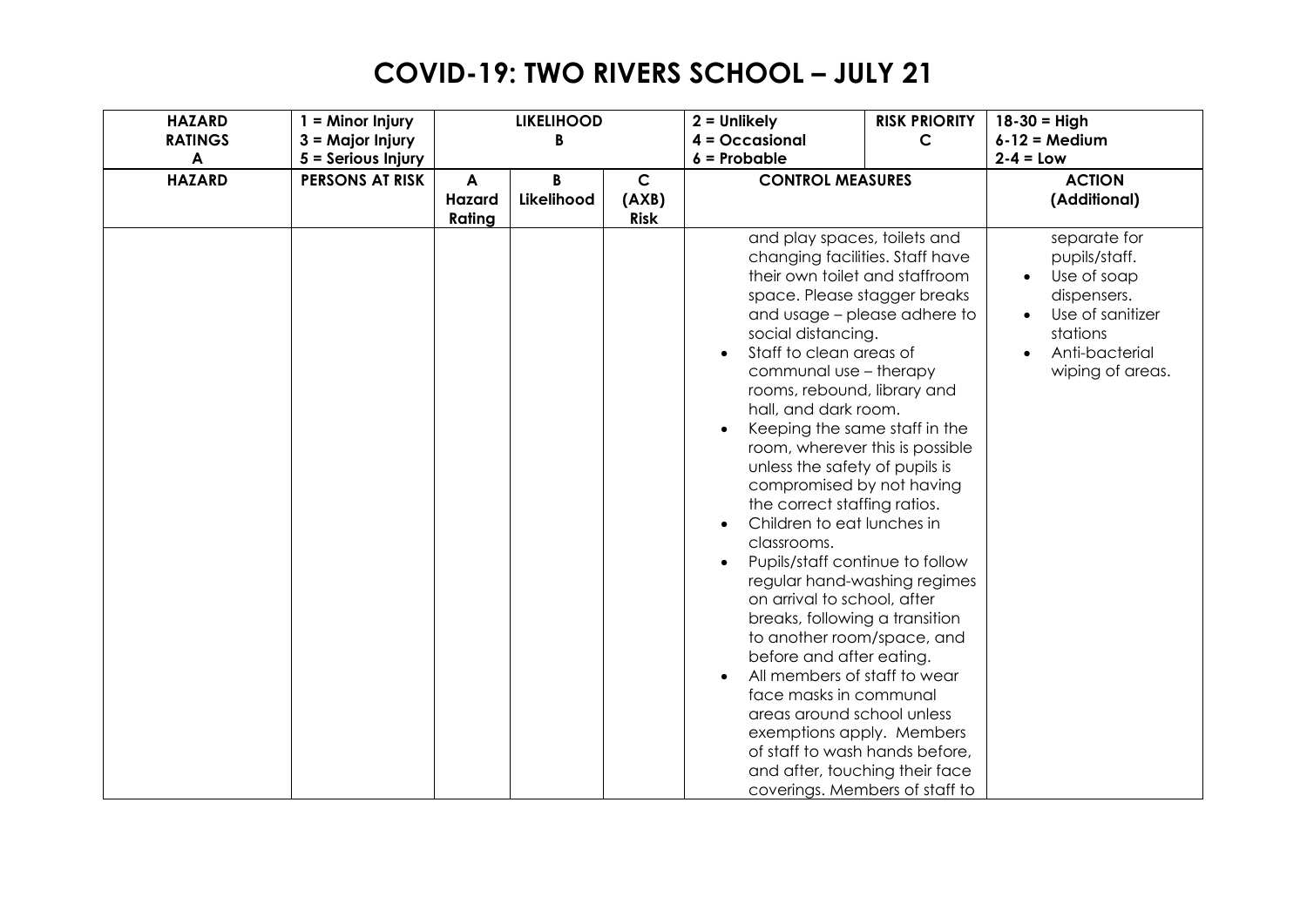| <b>HAZARD</b><br><b>RATINGS</b> | $1 =$ Minor Injury                     |                       | <b>LIKELIHOOD</b><br>B |                                      | $2 =$ Unlikely<br>$4 = Occasional$                                                                                                                                                                                                                                                                                                                                                                                                                                                                                                                                                                                                                     | <b>RISK PRIORITY</b><br>$\mathsf{C}$ | $18 - 30 =$ High<br>$6 - 12 = Medium$                                                                                                        |
|---------------------------------|----------------------------------------|-----------------------|------------------------|--------------------------------------|--------------------------------------------------------------------------------------------------------------------------------------------------------------------------------------------------------------------------------------------------------------------------------------------------------------------------------------------------------------------------------------------------------------------------------------------------------------------------------------------------------------------------------------------------------------------------------------------------------------------------------------------------------|--------------------------------------|----------------------------------------------------------------------------------------------------------------------------------------------|
| A                               | 3 = Major Injury<br>5 = Serious Injury |                       |                        |                                      | $6$ = Probable                                                                                                                                                                                                                                                                                                                                                                                                                                                                                                                                                                                                                                         |                                      | $2-4 = Low$                                                                                                                                  |
| <b>HAZARD</b>                   | <b>PERSONS AT RISK</b>                 | A<br>Hazard<br>Rating | R<br>Likelihood        | $\mathsf{C}$<br>(AXB)<br><b>Risk</b> | <b>CONTROL MEASURES</b>                                                                                                                                                                                                                                                                                                                                                                                                                                                                                                                                                                                                                                |                                      | <b>ACTION</b><br>(Additional)                                                                                                                |
|                                 |                                        |                       |                        |                                      | dispose of any temporary<br>face coverings in a 'black<br>bag' waste bin, or to place<br>reusable face coverings in an<br>individual, sealable, plastic<br>bag between uses.                                                                                                                                                                                                                                                                                                                                                                                                                                                                           |                                      |                                                                                                                                              |
| Mixing of population            | All children and<br>staff              | 3                     | 4                      | 12<br><b>MEDIUM</b>                  | Staggered entry of pupils into<br>school.<br>Buses - 9am and 3pm<br>Walking pupils 9.15am and<br>3.15pm.<br>Parents to wear face masks at<br>drop off/collection times<br>unless exemptions apply.<br>Pupils and staff to use<br>designated spaces for<br>work/play.<br>Where possible, members of<br>staff to consider the layout<br>and organisation of their<br>classrooms, to encourage<br>pupils to sit side by side or<br>facing forwards.<br>Pupils and staff to use<br>designated spaces for<br>toileting. Members of staff to<br>spray toilets.<br>Staff are encouraged to<br>engage, if they wish to do so,<br>with the asymptomatic testing |                                      | Entrances<br>$\bullet$<br>identified for each<br>family group to<br>enter school.<br>Bubble 1 - Main<br>reception<br>Bubble 2 - Side<br>gate |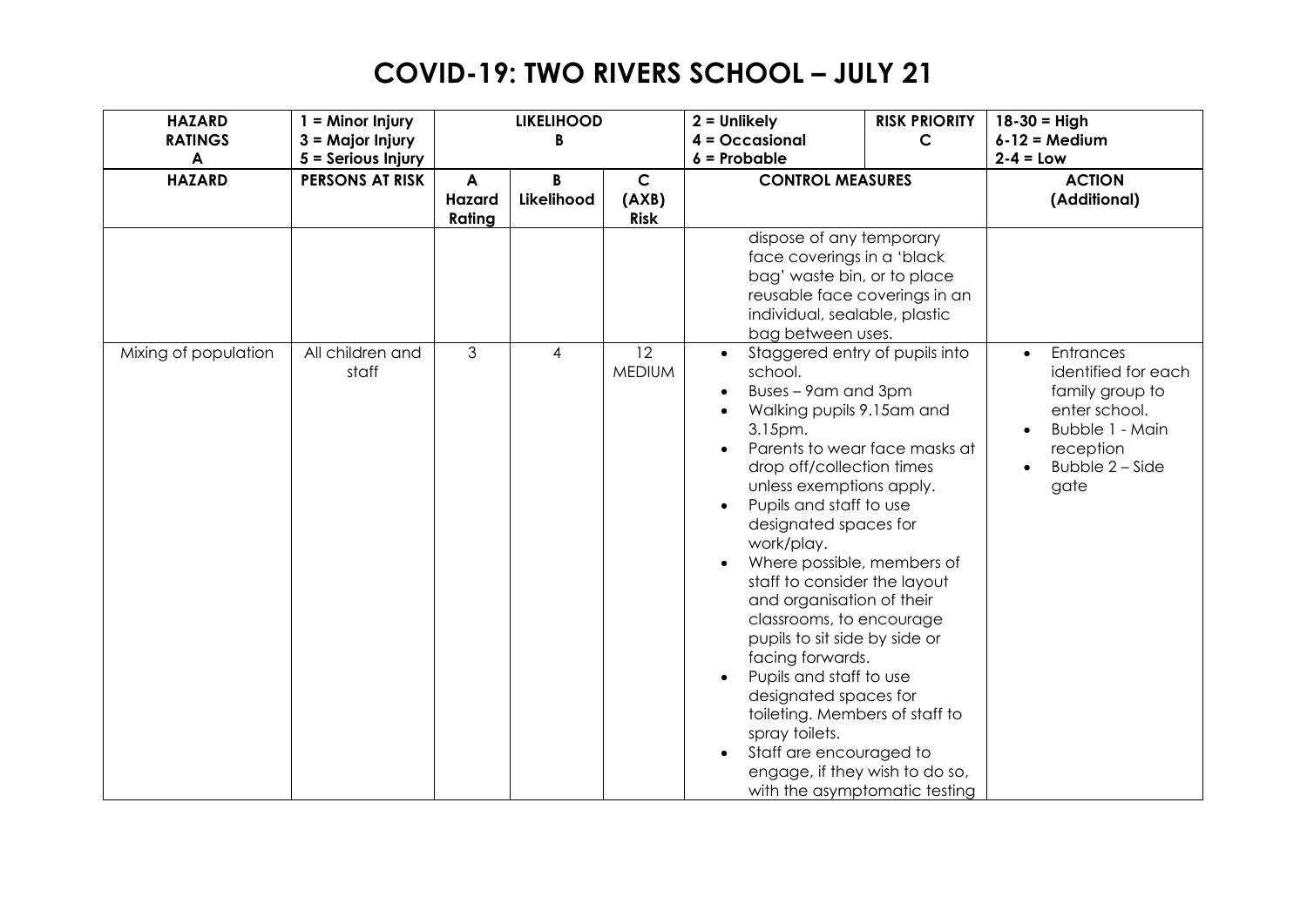| <b>HAZARD</b>    | $1 =$ Minor Injury     |        | <b>LIKELIHOOD</b> |              | $2 =$ Unlikely                                                                                                                                                                                                                                                                                                                                                                                                                                                                                                                                                                                                                                                                                                                                                                                                                                                                                       | <b>RISK PRIORITY</b> | $18 - 30 =$ High |
|------------------|------------------------|--------|-------------------|--------------|------------------------------------------------------------------------------------------------------------------------------------------------------------------------------------------------------------------------------------------------------------------------------------------------------------------------------------------------------------------------------------------------------------------------------------------------------------------------------------------------------------------------------------------------------------------------------------------------------------------------------------------------------------------------------------------------------------------------------------------------------------------------------------------------------------------------------------------------------------------------------------------------------|----------------------|------------------|
| <b>RATINGS</b>   | 3 = Major Injury       |        | B                 |              | $4 = Occasional$                                                                                                                                                                                                                                                                                                                                                                                                                                                                                                                                                                                                                                                                                                                                                                                                                                                                                     | $\mathsf{C}$         | $6-12$ = Medium  |
| $\blacktriangle$ | 5 = Serious Injury     |        |                   |              | $6$ = Probable                                                                                                                                                                                                                                                                                                                                                                                                                                                                                                                                                                                                                                                                                                                                                                                                                                                                                       |                      | $2-4 = Low$      |
| <b>HAZARD</b>    | <b>PERSONS AT RISK</b> | A      | B                 | $\mathsf{C}$ | <b>CONTROL MEASURES</b>                                                                                                                                                                                                                                                                                                                                                                                                                                                                                                                                                                                                                                                                                                                                                                                                                                                                              |                      | <b>ACTION</b>    |
|                  |                        | Hazard | Likelihood        | (AXB)        |                                                                                                                                                                                                                                                                                                                                                                                                                                                                                                                                                                                                                                                                                                                                                                                                                                                                                                      |                      | (Additional)     |
|                  |                        | Rating |                   | <b>Risk</b>  |                                                                                                                                                                                                                                                                                                                                                                                                                                                                                                                                                                                                                                                                                                                                                                                                                                                                                                      |                      |                  |
|                  |                        |        |                   |              | programme.<br>One member of each class<br>identified as a 'runner' for first<br>aid equipment, lunches, and<br>other class needs, + collecting<br>from gate etc.<br>Shared spaces are<br>timetabled, and members of<br>staff are required to clean<br>spaces at the end of each<br>day - using their own<br>classroom cleaning products.<br>For individual and frequently<br>used equipment, for example,<br>pencils/pens, pupils, and staff<br>should have their own. Other<br>classroom or learning<br>environment-based resources,<br>such as books and games<br>should be cleaned regularly.<br>When sharing equipment<br>between bubbles, it should be<br>cleaned before it is moved<br>between bubbles and/or<br>allowed to be left unused for<br>a period of 48 hours (72 hours<br>for plastics).<br>Cleaning materials are NOT to<br>be left in shared spaces.<br>These must be locked away. |                      |                  |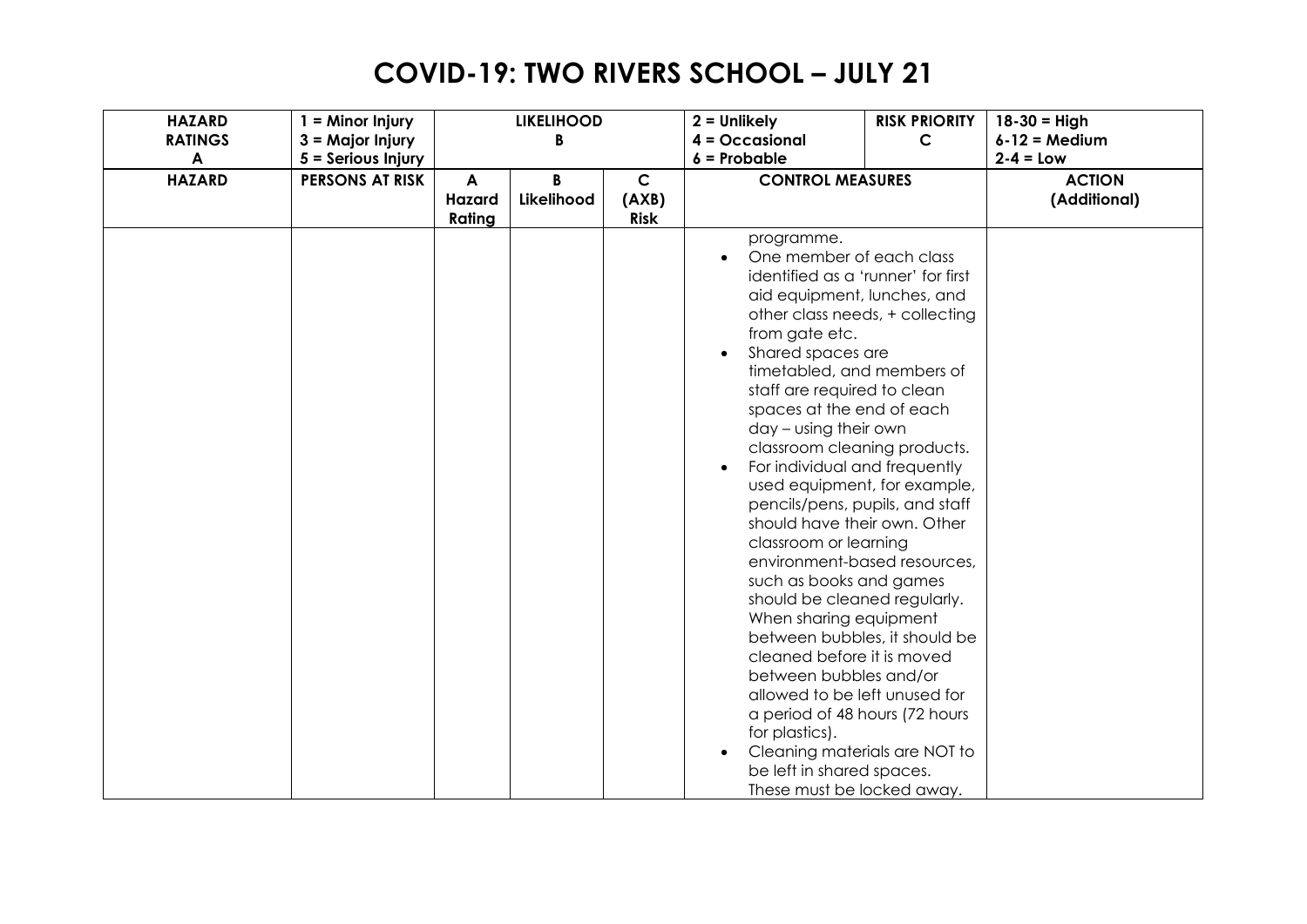| <b>HAZARD</b>  | $1 =$ Minor Injury     |        | <b>LIKELIHOOD</b> |              | $2 =$ Unlikely                 | <b>RISK PRIORITY</b> | $18 - 30 =$ High |
|----------------|------------------------|--------|-------------------|--------------|--------------------------------|----------------------|------------------|
| <b>RATINGS</b> | $3 =$ Major Injury     |        | B                 |              | $4 = Occasional$               | $\mathsf{C}$         | $6-12$ = Medium  |
| A              | 5 = Serious Injury     |        |                   |              | $6$ = Probable                 |                      | $2-4 = Low$      |
| <b>HAZARD</b>  | <b>PERSONS AT RISK</b> | A      | B                 | $\mathsf{C}$ | <b>CONTROL MEASURES</b>        |                      | <b>ACTION</b>    |
|                |                        | Hazard | Likelihood        | (AXB)        |                                |                      | (Additional)     |
|                |                        | Rating |                   | <b>Risk</b>  |                                |                      |                  |
|                |                        |        |                   |              | Body fluid must be cleaned     |                      |                  |
|                |                        |        |                   |              | away immediately.              |                      |                  |
|                |                        |        |                   |              | Members of staff need to       |                      |                  |
|                |                        |        |                   |              | ensure that windows are kept   |                      |                  |
|                |                        |        |                   |              | ajar when the classroom is in  |                      |                  |
|                |                        |        |                   |              | use, and to open them fully    |                      |                  |
|                |                        |        |                   |              | when the room is not           |                      |                  |
|                |                        |        |                   |              | occupied, to ensure that they  |                      |                  |
|                |                        |        |                   |              | remain adequately              |                      |                  |
|                |                        |        |                   |              | ventilated. In rooms without   |                      |                  |
|                |                        |        |                   |              | windows, doors will need to    |                      |                  |
|                |                        |        |                   |              | be kept open.                  |                      |                  |
|                |                        |        |                   |              | All members of staff to wear   |                      |                  |
|                |                        |        |                   |              | face masks in communal         |                      |                  |
|                |                        |        |                   |              | areas around school unless     |                      |                  |
|                |                        |        |                   |              | exemptions apply. Members      |                      |                  |
|                |                        |        |                   |              | of staff to wash hands before, |                      |                  |
|                |                        |        |                   |              | and after, touching their face |                      |                  |
|                |                        |        |                   |              | coverings. Members of staff to |                      |                  |
|                |                        |        |                   |              | wash hands before, and after,  |                      |                  |
|                |                        |        |                   |              | touching their face coverings. |                      |                  |
|                |                        |        |                   |              | Members of staff to dispose of |                      |                  |
|                |                        |        |                   |              | any temporary face coverings   |                      |                  |
|                |                        |        |                   |              | in a 'black bag' waste bin, or |                      |                  |
|                |                        |        |                   |              | to place reusable face         |                      |                  |
|                |                        |        |                   |              | coverings in an individual,    |                      |                  |
|                |                        |        |                   |              | sealable, plastic bag          |                      |                  |
|                |                        |        |                   |              | between uses.                  |                      |                  |
|                |                        |        |                   |              | Members of staff who are 28    |                      |                  |
|                |                        |        |                   |              | weeks pregnant must work in    |                      |                  |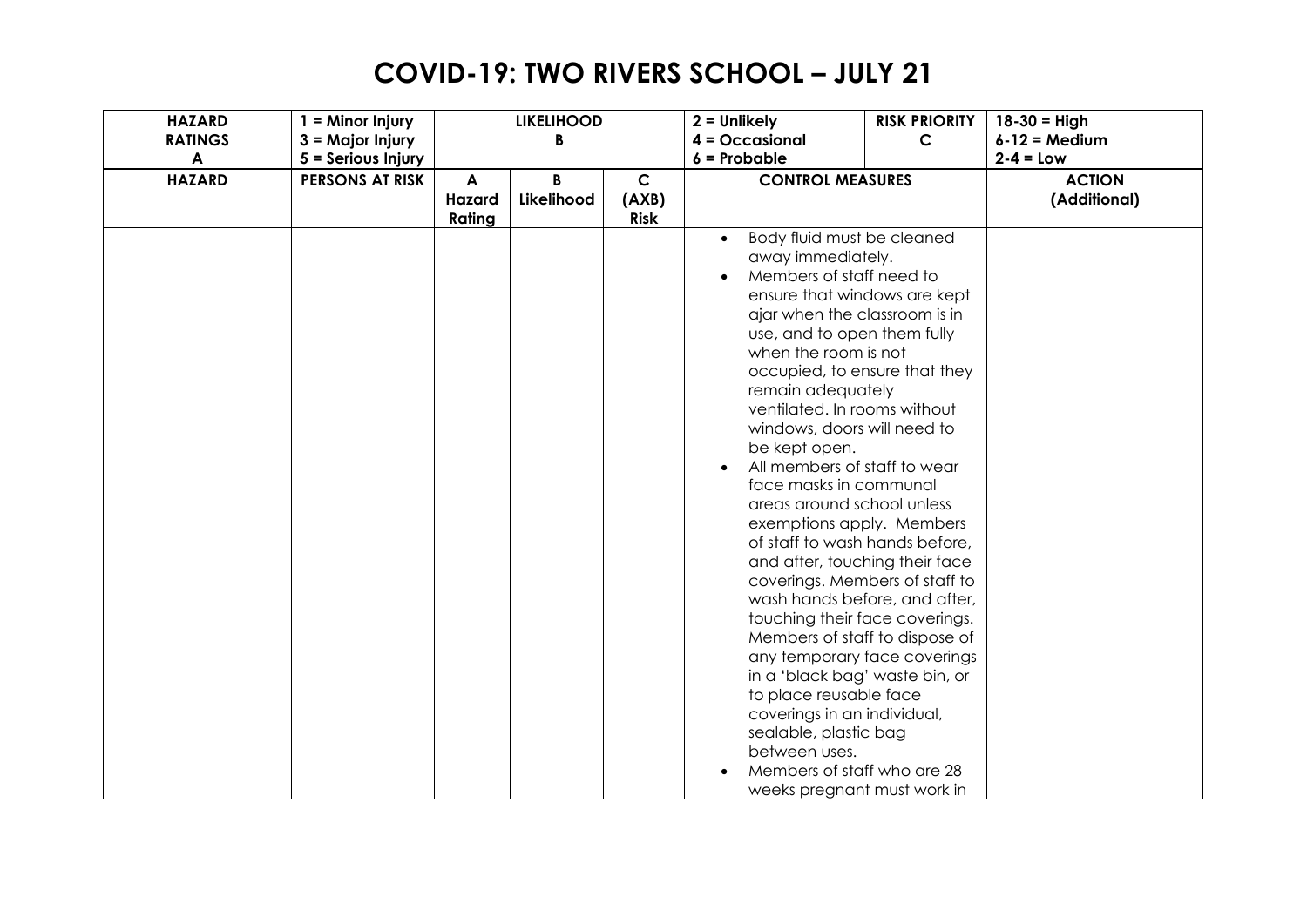| <b>HAZARD</b><br><b>RATINGS</b><br>$\blacktriangle$                      | $1 =$ Minor Injury<br>3 = Major Injury<br>5 = Serious Injury |                       | <b>LIKELIHOOD</b><br>B |                                     | $2 =$ Unlikely<br>$4 = Occasional$<br>$6$ = Probable                                                                                                                                                                                                                                                                                                                                                                | <b>RISK PRIORITY</b><br>$\mathsf{C}$ | $18 - 30 =$ High<br>$6-12$ = Medium<br>$2-4 = Low$                                                                                                                                                                                                                                                   |
|--------------------------------------------------------------------------|--------------------------------------------------------------|-----------------------|------------------------|-------------------------------------|---------------------------------------------------------------------------------------------------------------------------------------------------------------------------------------------------------------------------------------------------------------------------------------------------------------------------------------------------------------------------------------------------------------------|--------------------------------------|------------------------------------------------------------------------------------------------------------------------------------------------------------------------------------------------------------------------------------------------------------------------------------------------------|
| <b>HAZARD</b>                                                            | <b>PERSONS AT RISK</b>                                       | A<br>Hazard<br>Rating | B<br>Likelihood        | $\mathbf C$<br>(AXB)<br><b>Risk</b> | <b>CONTROL MEASURES</b>                                                                                                                                                                                                                                                                                                                                                                                             |                                      | <b>ACTION</b><br>(Additional)                                                                                                                                                                                                                                                                        |
|                                                                          |                                                              |                       |                        |                                     | isolation or work from home, in<br>line with the guidance set out<br>by the Royal College of<br>Obstetricians and<br>Gynaecologists and the Royal<br>College of Midwives.<br>Increased cleaning of touch<br>points to be carried out in<br>communal areas, by Gary, at<br>specific times throughout the<br>day.<br><b>Chartwells (Cleaning</b><br>Company) to carry out their<br>COVID-19 interim<br>specification. |                                      |                                                                                                                                                                                                                                                                                                      |
| Mixing of the<br>Population - dual<br>placement/alternative<br>provision | All children and<br>staff                                    | 5                     | $\overline{4}$         | 20                                  | Due to the increased<br>incidence of COVID in the<br>Tamworth area there is a<br>heightened risk of transition.<br>Local outbreak Team<br>$\bullet$<br>informed of concerns.                                                                                                                                                                                                                                        |                                      | The local outbreak<br>team advise that<br>pupil movement<br>between settings<br>should be halted<br>for the time being<br>- until the risks are<br>reduced.<br>The outbreak<br>team advised<br><b>Rainbow Room will</b><br>halt and start<br>again September.<br>Nursery pupils<br>attend their main |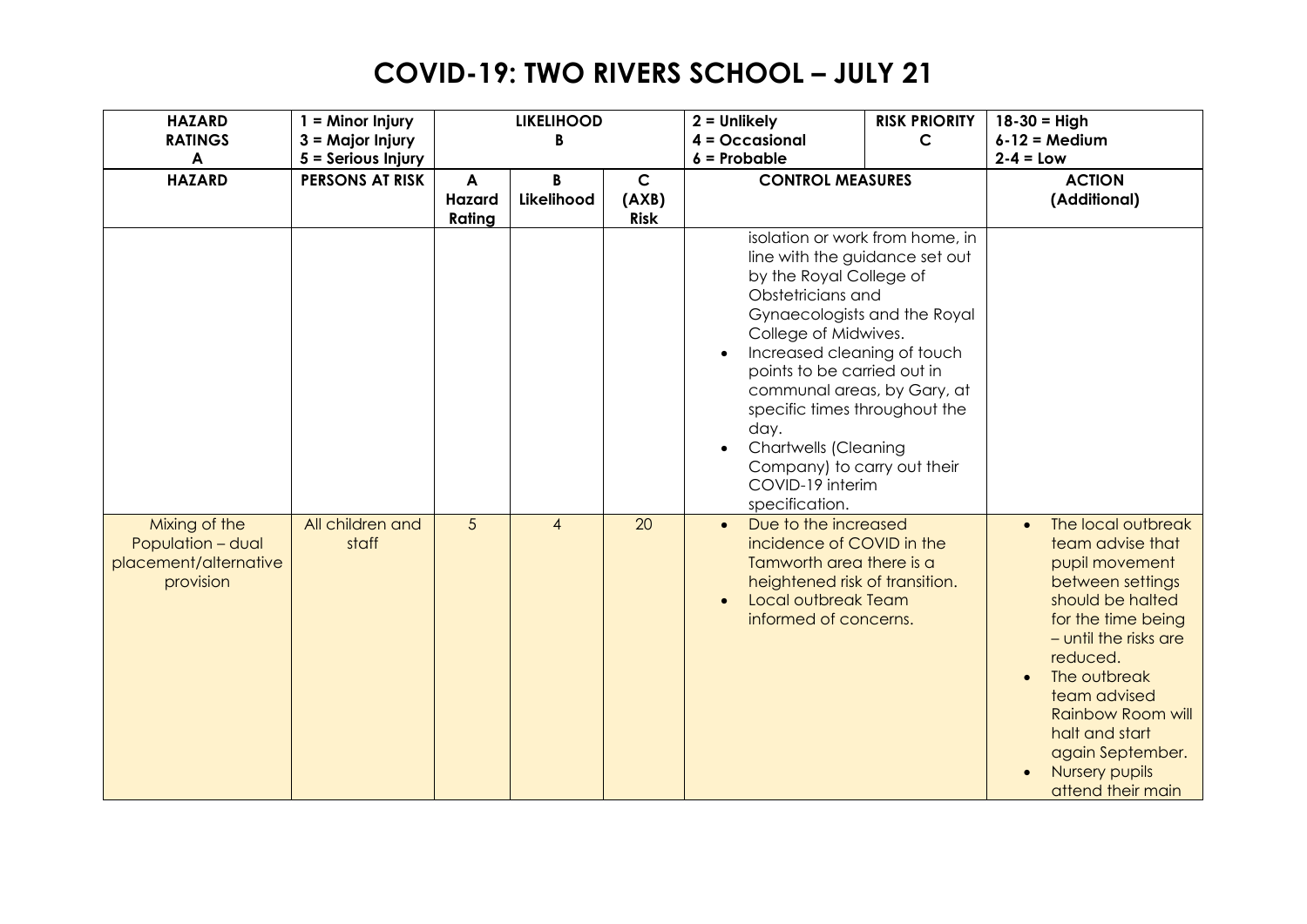| <b>HAZARD</b><br><b>RATINGS</b>    | $1 =$ Minor Injury<br>3 = Major Injury       |                       | <b>LIKELIHOOD</b><br>B |                                      | $2 =$ Unlikely<br>$4 = Occasional$                                                                                                                                                                                                                                                                                                                                                                                                                                                                                                                                                                                                                                                                                            | <b>RISK PRIORITY</b><br>$\mathsf{C}$ | $18 - 30 =$ High<br>$6 - 12 = Medium$                                                                                                                                                                      |
|------------------------------------|----------------------------------------------|-----------------------|------------------------|--------------------------------------|-------------------------------------------------------------------------------------------------------------------------------------------------------------------------------------------------------------------------------------------------------------------------------------------------------------------------------------------------------------------------------------------------------------------------------------------------------------------------------------------------------------------------------------------------------------------------------------------------------------------------------------------------------------------------------------------------------------------------------|--------------------------------------|------------------------------------------------------------------------------------------------------------------------------------------------------------------------------------------------------------|
| A<br><b>HAZARD</b>                 | 5 = Serious Injury<br><b>PERSONS AT RISK</b> | A<br>Hazard<br>Rating | B<br>Likelihood        | $\mathsf{C}$<br>(AXB)<br><b>Risk</b> | $6$ = Probable<br><b>CONTROL MEASURES</b>                                                                                                                                                                                                                                                                                                                                                                                                                                                                                                                                                                                                                                                                                     |                                      | $2-4 = Low$<br><b>ACTION</b><br>(Additional)                                                                                                                                                               |
|                                    |                                              |                       |                        |                                      |                                                                                                                                                                                                                                                                                                                                                                                                                                                                                                                                                                                                                                                                                                                               |                                      | setting and this will<br>be reviewed when<br>the risk minimises.                                                                                                                                           |
| Sharing equipment                  | All children and<br>staff                    | $\mathfrak{Z}$        | 4                      | 12<br><b>MEDIUM</b>                  | Pupils to be allocated a set of<br>$\bullet$<br>pencils and essentials to<br>complete tasks. These are not<br>to be shared. (Please use<br>trays).<br>Other classroom or learning<br>environment-based resources,<br>such as books and games<br>should be cleaned regularly.<br>When sharing equipment<br>between bubbles, it should be<br>cleaned before it is moved<br>between bubbles and/or<br>allowed to be left unused for<br>a period of 48 hours (72 hours<br>for plastics).<br>Staff will monitor and clean<br>down equipment at the end<br>of each day.<br>Staff to ensure all copying and<br>$\bullet$<br>printing should be completed<br>at the start or end of each<br>day cleaning down<br>equipment after use. |                                      | Photocopier to be<br>wiped with anti-<br>bacterial wipes<br>between uses -<br>last user to wipe<br>down.<br>Only wipeable<br>equipment/toys to<br>be used.<br>Robust cleaning of<br>equipment each<br>day. |
| Personal care<br>including injury. | All children and<br>staff                    | 5                     | 4                      | 20<br><b>HIGH</b>                    | Staff to use first aid boxes in<br>$\bullet$<br>located areas - first aid                                                                                                                                                                                                                                                                                                                                                                                                                                                                                                                                                                                                                                                     |                                      | If a member of<br>$\bullet$<br>SMT is required to                                                                                                                                                          |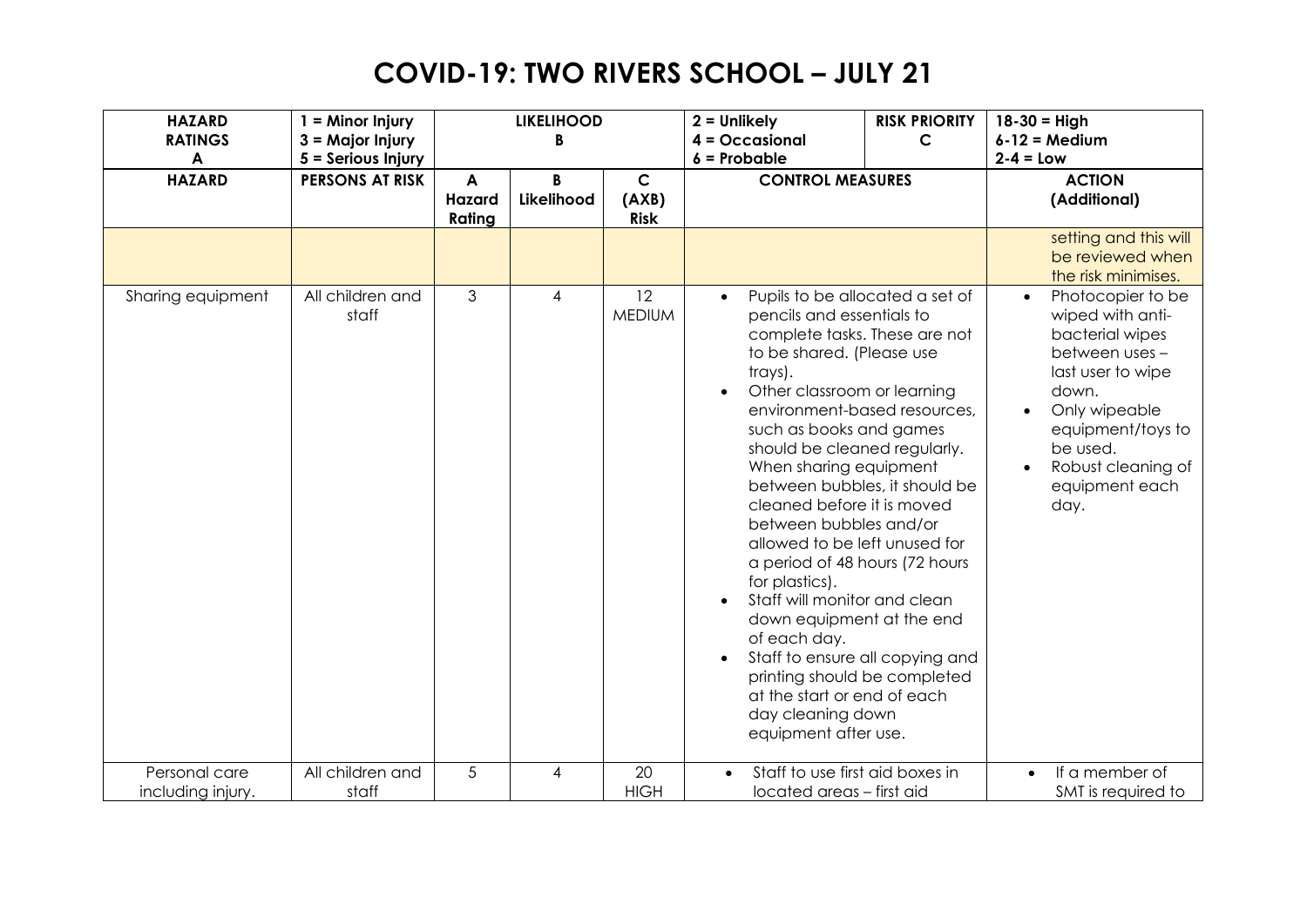| <b>HAZARD</b><br><b>RATINGS</b><br>A                      | $1 =$ Minor Injury<br>$3 =$ Major Injury<br>5 = Serious Injury |                       | <b>LIKELIHOOD</b><br>B |                                      | $2 =$ Unlikely<br>$4 = Occasional$<br>$6$ = Probable                                                                                                                                                                                                                                                                                                                                                                                                                                                                                                       | <b>RISK PRIORITY</b><br>$\mathsf{C}$ | $18 - 30 =$ High<br>$6 - 12 = Medium$<br>$2-4 = Low$                                                                          |
|-----------------------------------------------------------|----------------------------------------------------------------|-----------------------|------------------------|--------------------------------------|------------------------------------------------------------------------------------------------------------------------------------------------------------------------------------------------------------------------------------------------------------------------------------------------------------------------------------------------------------------------------------------------------------------------------------------------------------------------------------------------------------------------------------------------------------|--------------------------------------|-------------------------------------------------------------------------------------------------------------------------------|
| <b>HAZARD</b>                                             | <b>PERSONS AT RISK</b>                                         | A<br>Hazard<br>Rating | B<br>Likelihood        | $\mathsf{C}$<br>(AXB)<br><b>Risk</b> | <b>CONTROL MEASURES</b>                                                                                                                                                                                                                                                                                                                                                                                                                                                                                                                                    |                                      | <b>ACTION</b><br>(Additional)                                                                                                 |
| Personal information<br>to be accessible in<br>each room. |                                                                |                       |                        |                                      | person to be identified within<br>each working team. One<br>member of staff (runner) to<br>seek support from SMT where<br>needed.<br>Where it is necessary for first<br>$\bullet$<br>aid provision to be<br>administered in proximity,<br>those administering it should<br>pay particular attention to<br>sanitation measures<br>immediately afterwards,<br>including washing hands.<br>Staff to wear full PPE (aprons,<br>$\bullet$<br>gloves, and masks/visor) to<br>change pupils.<br>Medical supplies to be<br>$\bullet$<br>distributed to each class. |                                      | support with a<br>child/member of<br>staff, they will<br>wear full PPE.<br>SIF's/care plans to<br>be printed for<br>each room |
| Personal care -<br>changing and feeding                   | All children and<br>staff                                      | 5                     | 4                      | 20<br><b>HIGH</b>                    | $\bullet$<br>currently states full PPE to be<br>available and worn for all<br>personal care (aprons,<br>gloves, and masks/visor).<br>Depending on need, staff to<br>$\bullet$<br>be allocated to support with<br>personal care each day.<br>Normal guidance to be<br>followed regarding cleaning<br>down and washing hands.<br>To encourage pupils to be as                                                                                                                                                                                                | Follow Gov. guidance, which          | Staff to follow<br>$\bullet$<br>personal care<br>regimes.                                                                     |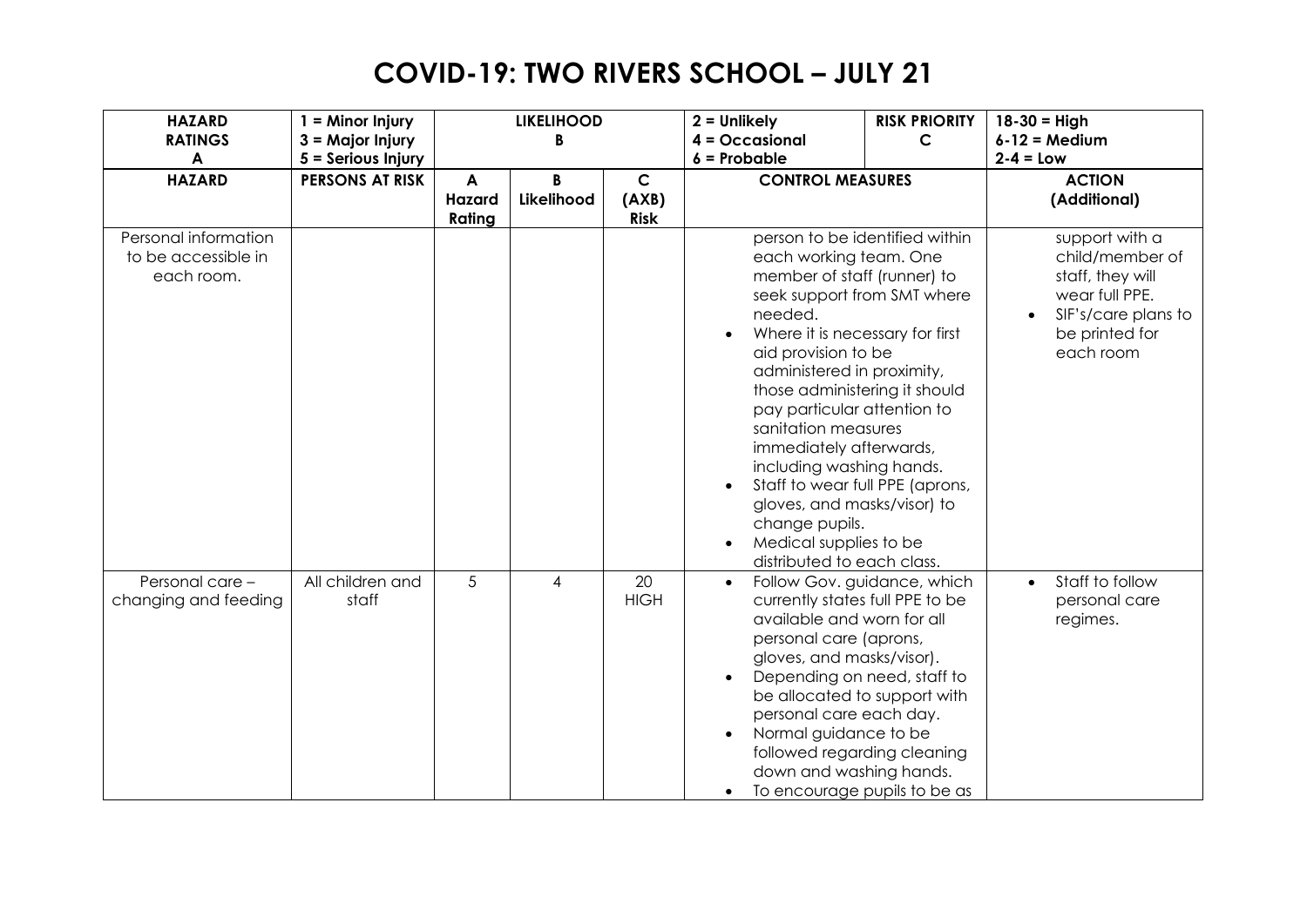| <b>HAZARD</b><br><b>RATINGS</b> | $1 =$ Minor Injury<br>3 = Major Injury |                       | <b>LIKELIHOOD</b><br>B |                                      | $2 =$ Unlikely<br>$4 = Occasional$                                                                                                                                                                                                                                                                                                                                                                                                                                                                                                                                                                                                                                                                                                                                                                                                                                                                                         | <b>RISK PRIORITY</b><br>$\mathsf{C}$ | $18 - 30 =$ High<br>$6 - 12 = Medium$                                                                                                                                                                                                                                                                                                                                                                            |
|---------------------------------|----------------------------------------|-----------------------|------------------------|--------------------------------------|----------------------------------------------------------------------------------------------------------------------------------------------------------------------------------------------------------------------------------------------------------------------------------------------------------------------------------------------------------------------------------------------------------------------------------------------------------------------------------------------------------------------------------------------------------------------------------------------------------------------------------------------------------------------------------------------------------------------------------------------------------------------------------------------------------------------------------------------------------------------------------------------------------------------------|--------------------------------------|------------------------------------------------------------------------------------------------------------------------------------------------------------------------------------------------------------------------------------------------------------------------------------------------------------------------------------------------------------------------------------------------------------------|
| $\blacktriangle$                | 5 = Serious Injury                     |                       |                        |                                      | $6$ = Probable                                                                                                                                                                                                                                                                                                                                                                                                                                                                                                                                                                                                                                                                                                                                                                                                                                                                                                             |                                      | $2 - 4 = Low$                                                                                                                                                                                                                                                                                                                                                                                                    |
| <b>HAZARD</b>                   | <b>PERSONS AT RISK</b>                 | A<br>Hazard<br>Rating | B<br>Likelihood        | $\mathsf{C}$<br>(AXB)<br><b>Risk</b> | <b>CONTROL MEASURES</b>                                                                                                                                                                                                                                                                                                                                                                                                                                                                                                                                                                                                                                                                                                                                                                                                                                                                                                    |                                      | <b>ACTION</b><br>(Additional)                                                                                                                                                                                                                                                                                                                                                                                    |
|                                 |                                        |                       |                        |                                      | independent as possible.                                                                                                                                                                                                                                                                                                                                                                                                                                                                                                                                                                                                                                                                                                                                                                                                                                                                                                   |                                      |                                                                                                                                                                                                                                                                                                                                                                                                                  |
| Illness                         | All children and<br>staff              | 3                     | 4                      | 12<br><b>MEDIUM</b>                  | All illness to be reported<br>$\bullet$<br>immediately to SMT - pupils<br>must be removed to 'safe<br>zone' (reception) with their<br>belongings ready for transport<br>home.<br>The member of staff who waits<br>with the child must try to<br>socially distance and wear full<br>PPE (mask, apron, and<br>gloves).<br>Staff to alert SMT. SMT to<br>$\bullet$<br>report this to the Staffordshire<br>Local Outbreak Control Team,<br>in-line with Staffordshire<br>guidance.<br>All staff, parents/carers, pupils,<br>$\bullet$<br>and visiting professionals to<br>follow the most up to date<br>guidance. Pupils, staff, and<br>other adults should not come<br>into school if they have<br>COVID-19 symptoms, have<br>tested positive in the last 10<br>days, or if they have been in<br>close contact with a positive<br>case. This is the revised<br>definition of a close contact:<br>Close contacts are anyone in |                                      | If any<br>$\bullet$<br>child/member of<br>staff displays<br>systems of COVID,<br>SMT to be alerted<br>and senior leaders<br>to respond<br>accordingly<br>following Gov.<br>guidance.<br>Marie/Laura to<br>inform the<br>Staffordshire Local<br>Outbreak Control<br>Team, and, or<br>Public Health<br>England, of any<br>suspected, or<br>known Covid-19<br>cases, and to<br>follow and act<br>upon their advice. |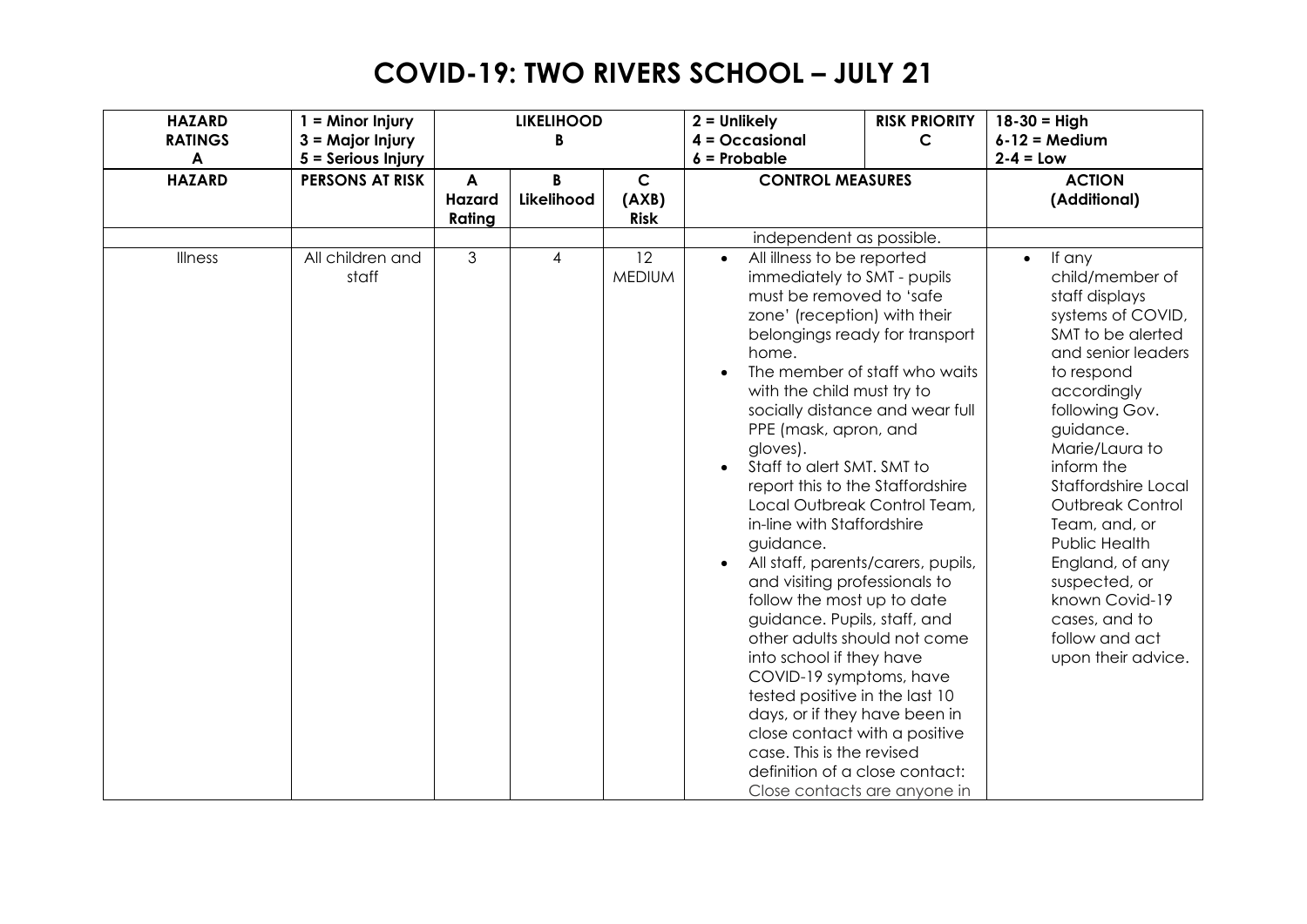| <b>HAZARD</b><br><b>RATINGS</b> | $1 =$ Minor Injury<br>$3 =$ Major Injury |                       | <b>LIKELIHOOD</b><br>B |                                      | $2 =$ Unlikely<br>$4 = Occasional$                                                                                                                                                                                                                                                                                                                                                                                                                                                                                                                                                                                                                                                                                                                                                                                                                                | <b>RISK PRIORITY</b><br>$\mathsf{C}$                                                                                                     | $18 - 30 =$ High<br>$6-12$ = Medium |
|---------------------------------|------------------------------------------|-----------------------|------------------------|--------------------------------------|-------------------------------------------------------------------------------------------------------------------------------------------------------------------------------------------------------------------------------------------------------------------------------------------------------------------------------------------------------------------------------------------------------------------------------------------------------------------------------------------------------------------------------------------------------------------------------------------------------------------------------------------------------------------------------------------------------------------------------------------------------------------------------------------------------------------------------------------------------------------|------------------------------------------------------------------------------------------------------------------------------------------|-------------------------------------|
| A                               | 5 = Serious Injury                       |                       |                        |                                      | $6 =$ Probable                                                                                                                                                                                                                                                                                                                                                                                                                                                                                                                                                                                                                                                                                                                                                                                                                                                    |                                                                                                                                          | $2-4 = Low$                         |
| <b>HAZARD</b>                   | <b>PERSONS AT RISK</b>                   | A<br>Hazard<br>Rating | R<br>Likelihood        | $\mathsf{C}$<br>(AXB)<br><b>Risk</b> | <b>CONTROL MEASURES</b>                                                                                                                                                                                                                                                                                                                                                                                                                                                                                                                                                                                                                                                                                                                                                                                                                                           |                                                                                                                                          | <b>ACTION</b><br>(Additional)       |
|                                 |                                          |                       |                        |                                      | contact with a confirmed<br>case during the infectious<br>period, in the following<br>circumstances:<br><b>Household contact.</b><br>a.<br><b>Direct contact:</b><br>b.<br>Face to face contact within<br>$\bullet$<br>one metre for any duration.<br>Skin to skin contact.<br>$\bullet$<br>Someone the case coughed<br>$\bullet$<br>on.<br>for more than one minute.<br><b>Proximity contact:</b><br>c.<br>Within one to two metres on<br>$\bullet$<br>one or more occasions during a<br>single day for a total duration of<br>more than 15 minutes; or<br>Travelling in a car or other<br>small vehicle or close to the case on<br>a bus, train, and plane.<br>$\bullet$<br>and visiting professionals to<br>follow the most up to date<br>guidance. If they have been<br>in close contact with a<br>isolate for 10 days from the<br>day after contact with the | Any contact within one metre<br>All staff, parents/carers, pupils,<br>positive case, they should self-<br>individual who tested positive |                                     |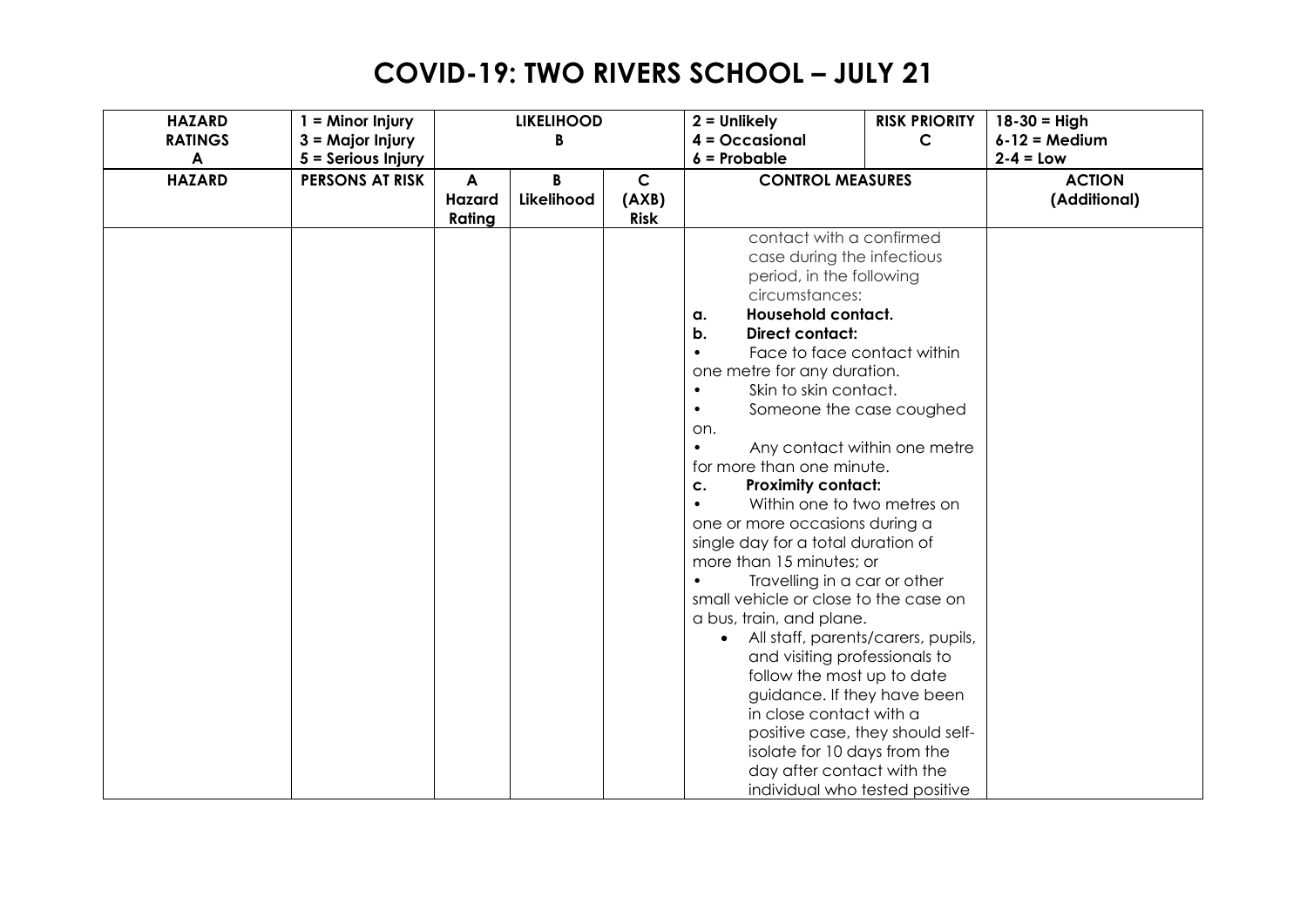| <b>HAZARD</b><br><b>RATINGS</b> | $1 =$ Minor Injury<br>3 = Major Injury |                       | <b>LIKELIHOOD</b><br>B |                                      | $2 =$ Unlikely<br>$4 = Occasional$                                                                                                                                                                                                                                                                                                                                                                                                                                                                                                                                                                                                                                                                                                                                                                                                                                                          | <b>RISK PRIORITY</b><br>$\mathsf{C}$ | $18 - 30 =$ High<br>$6-12$ = Medium |
|---------------------------------|----------------------------------------|-----------------------|------------------------|--------------------------------------|---------------------------------------------------------------------------------------------------------------------------------------------------------------------------------------------------------------------------------------------------------------------------------------------------------------------------------------------------------------------------------------------------------------------------------------------------------------------------------------------------------------------------------------------------------------------------------------------------------------------------------------------------------------------------------------------------------------------------------------------------------------------------------------------------------------------------------------------------------------------------------------------|--------------------------------------|-------------------------------------|
| A                               | 5 = Serious Injury                     |                       |                        |                                      | $6$ = Probable                                                                                                                                                                                                                                                                                                                                                                                                                                                                                                                                                                                                                                                                                                                                                                                                                                                                              |                                      | $2-4 = Low$                         |
| <b>HAZARD</b>                   | <b>PERSONS AT RISK</b>                 | A<br>Hazard<br>Rating | B<br>Likelihood        | $\mathsf{C}$<br>(AXB)<br><b>Risk</b> | <b>CONTROL MEASURES</b>                                                                                                                                                                                                                                                                                                                                                                                                                                                                                                                                                                                                                                                                                                                                                                                                                                                                     |                                      | <b>ACTION</b><br>(Additional)       |
|                                 |                                        |                       |                        |                                      | (really this equates to 11 days<br>from the point of contact).<br>All areas to be cleaned down<br>once the pupil has been<br>collected from school.<br>The member of staff who<br>waited with the pupil to be<br>collected must wash their<br>hands thoroughly for 20<br>seconds with soap and<br>running water or use hand<br>sanitiser once the pupil has<br>been collected.<br>PPE to be sited in Nurses<br>Office for use.<br>If anyone tests positive with an<br>LFD they must self-isolate in<br>line with the stay-at-home<br>guidance. If a confirmatory<br>PCR test is then taken within 2<br>days of the positive LFD test,<br>and is negative, it overrides<br>the LFD test, and the<br>individual can return to the<br>school.<br><b>Chartwells (Cleaning</b><br>Company) to carry out their<br>COVID-19 interim<br>specification. Cleaning<br>Supervisor to be notified if the |                                      |                                     |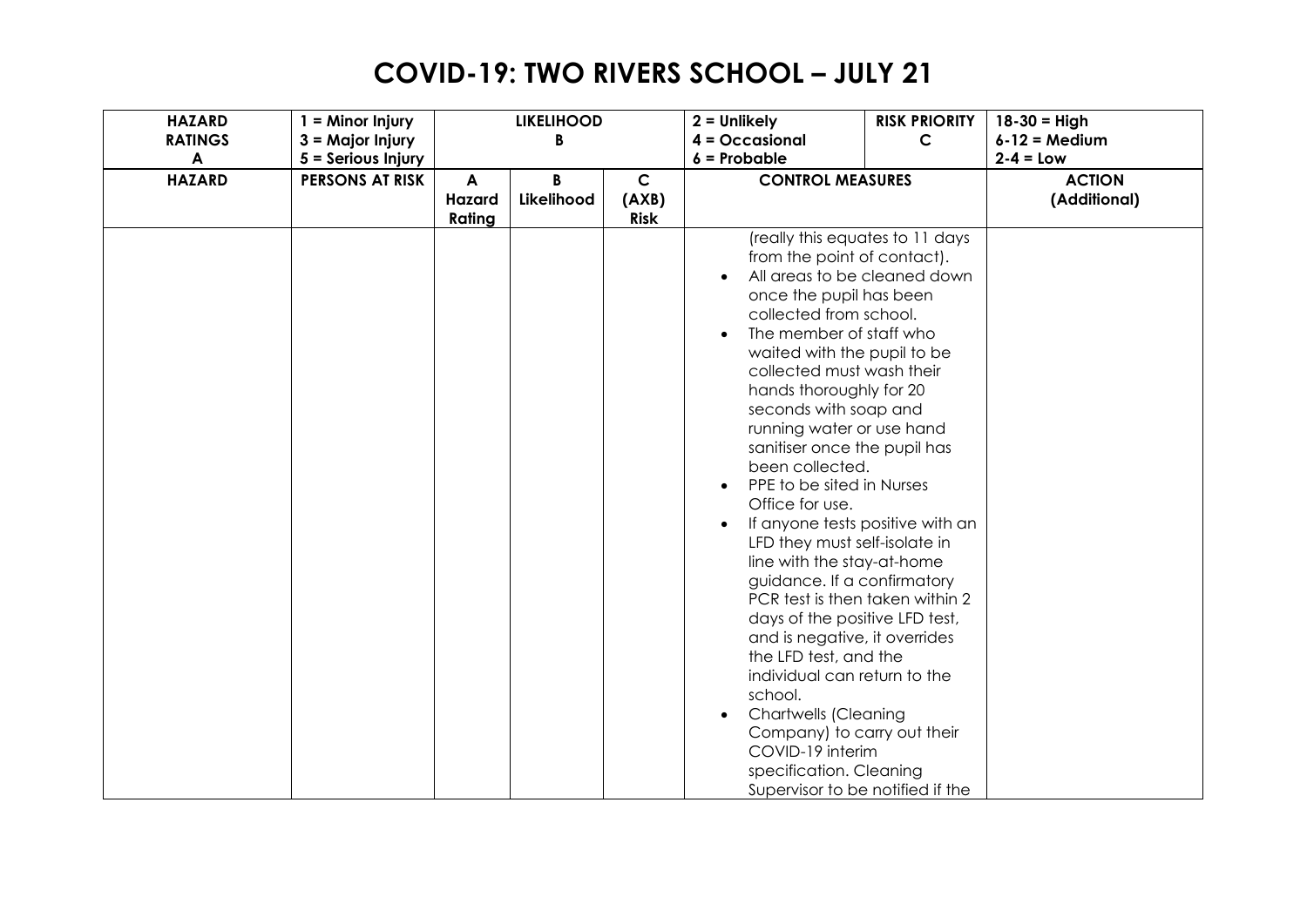| <b>HAZARD</b><br><b>RATINGS</b><br>$\blacktriangle$ | $1 =$ Minor Injury<br>$3 =$ Major Injury<br>5 = Serious Injury |                              | <b>LIKELIHOOD</b><br>B |                                      | $2 =$ Unlikely<br>$4 = Occasional$<br>$6$ = Probable                                                                                                                                                                                                                                                                                                                                                                                                                                                                                                                                                                                                                                                                                                                                                                            | <b>RISK PRIORITY</b><br>$\mathsf{C}$ | $18 - 30 =$ High<br>$6 - 12 = Medium$<br>$2-4 = Low$ |
|-----------------------------------------------------|----------------------------------------------------------------|------------------------------|------------------------|--------------------------------------|---------------------------------------------------------------------------------------------------------------------------------------------------------------------------------------------------------------------------------------------------------------------------------------------------------------------------------------------------------------------------------------------------------------------------------------------------------------------------------------------------------------------------------------------------------------------------------------------------------------------------------------------------------------------------------------------------------------------------------------------------------------------------------------------------------------------------------|--------------------------------------|------------------------------------------------------|
| <b>HAZARD</b>                                       | <b>PERSONS AT RISK</b>                                         | A<br><b>Hazard</b><br>Rating | B<br>Likelihood        | $\mathsf{C}$<br>(AXB)<br><b>Risk</b> | <b>CONTROL MEASURES</b>                                                                                                                                                                                                                                                                                                                                                                                                                                                                                                                                                                                                                                                                                                                                                                                                         |                                      | <b>ACTION</b><br>(Additional)                        |
|                                                     |                                                                |                              |                        |                                      | room must be used for self-<br>isolation purposes.                                                                                                                                                                                                                                                                                                                                                                                                                                                                                                                                                                                                                                                                                                                                                                              |                                      |                                                      |
| Use of communal<br>areas - Staffroom                | All children and<br>staff                                      | 5                            | 4                      | 20<br><b>HIGH</b>                    | Staff to use the allocated<br>staffroom spaces for lunch<br>breaks.<br>Staff to use one covered<br>drinking vessel through the<br>day.<br>Staff to be responsible for<br>cleaning own equipment.<br>All members of staff to wear<br>face masks in communal<br>areas around school unless<br>exemptions apply. Members<br>of staff to wash hands before,<br>and after, touching their face<br>coverings. Members of staff to<br>wash hands before, and after,<br>touching their face coverings.<br>Members of staff to dispose of<br>any temporary face coverings<br>in a 'black bag' waste bin, or<br>to place reusable face<br>coverings in an individual,<br>sealable, plastic bag<br>between uses.<br>Members of staff to sanitise<br>their hands, following any<br>transition between rooms.<br><b>Chartwells (Cleaning</b> |                                      | Where possible<br>stay in classrooms.                |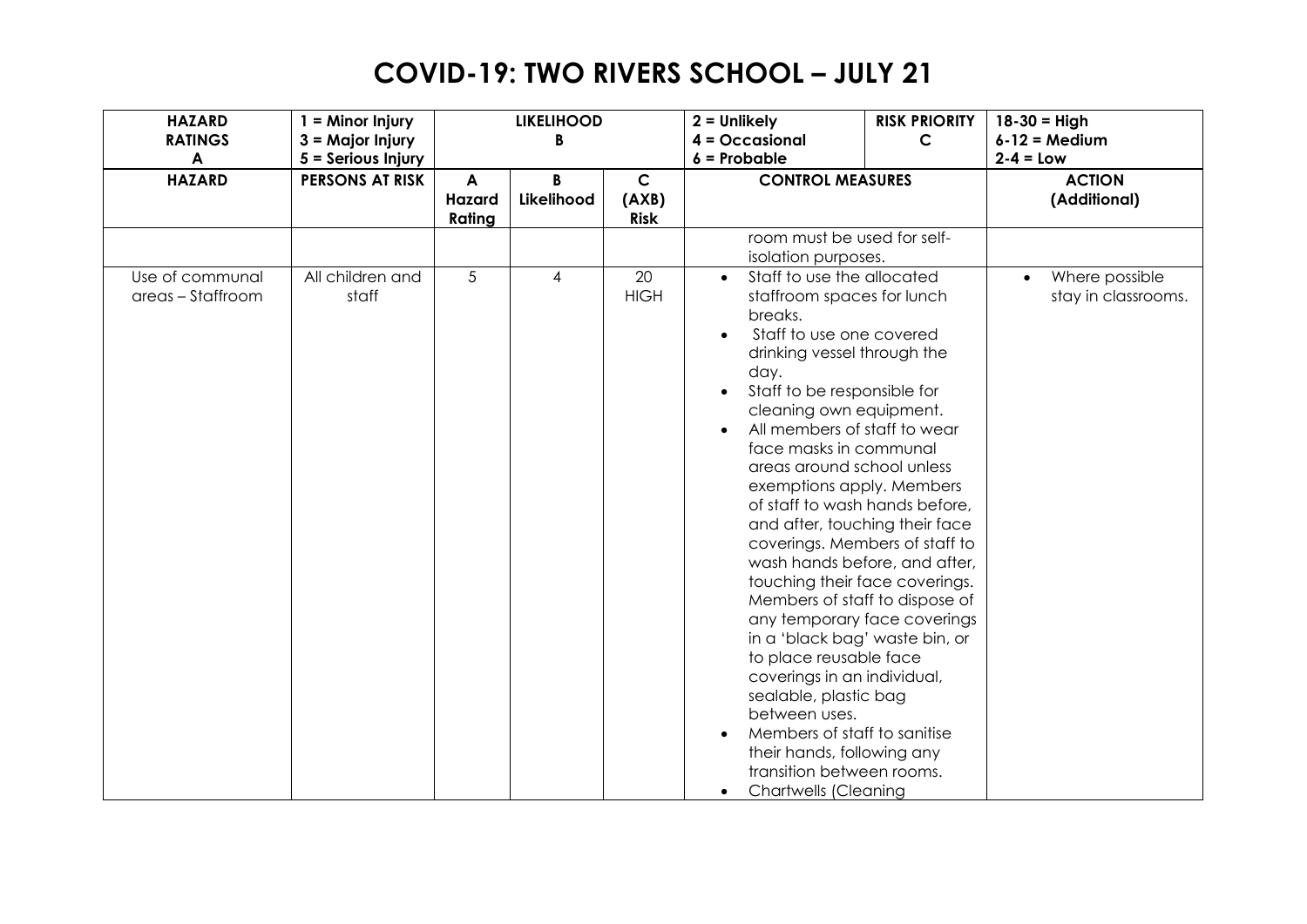| <b>HAZARD</b><br><b>RATINGS</b>                                   | $1 =$ Minor Injury<br>3 = Major Injury       |                       | <b>LIKELIHOOD</b><br>B |                                      | $2 =$ Unlikely<br>$4 = Occasional$                                                                                                                                                                                                                                                                                                                                                                                                                                                                                                                                                                                                                                                                                                                                            | <b>RISK PRIORITY</b><br>$\mathsf{C}$ | $18 - 30 =$ High<br>$6-12$ = Medium                                                                                                                                                                               |
|-------------------------------------------------------------------|----------------------------------------------|-----------------------|------------------------|--------------------------------------|-------------------------------------------------------------------------------------------------------------------------------------------------------------------------------------------------------------------------------------------------------------------------------------------------------------------------------------------------------------------------------------------------------------------------------------------------------------------------------------------------------------------------------------------------------------------------------------------------------------------------------------------------------------------------------------------------------------------------------------------------------------------------------|--------------------------------------|-------------------------------------------------------------------------------------------------------------------------------------------------------------------------------------------------------------------|
| A<br><b>HAZARD</b>                                                | 5 = Serious Injury<br><b>PERSONS AT RISK</b> | A<br>Hazard<br>Rating | Likelihood             | $\mathsf{C}$<br>(AXB)<br><b>Risk</b> | $6$ = Probable<br><b>CONTROL MEASURES</b>                                                                                                                                                                                                                                                                                                                                                                                                                                                                                                                                                                                                                                                                                                                                     |                                      | $2-4 = Low$<br><b>ACTION</b><br>(Additional)                                                                                                                                                                      |
|                                                                   |                                              |                       |                        |                                      | Company) to carry out their<br>COVID-19 interim<br>specification.                                                                                                                                                                                                                                                                                                                                                                                                                                                                                                                                                                                                                                                                                                             |                                      |                                                                                                                                                                                                                   |
| Use of communal<br>areas - Reception<br>Area and School<br>Office | All children and<br>staff                    | 5                     | 4                      | 20<br><b>HIGH</b>                    | No children are to be taken<br>into the Office Area.<br>Members of staff are not<br>permitted to enter the Office<br>Area, unless it is an<br>emergency.<br>Teachers to take registers<br>(using SIMs), and complete<br>the dinner registers in class, by<br>9:40am.<br>If members of staff require a<br>key, you will need to ask for<br>this at the Reception window.<br>The key will then be passed<br>through the window. Upon<br>returning the key, it will be<br>placed in a container, and<br>the Office staff will sanitise this<br>before returning it to the key<br>cupboard.<br>If members of staff need to<br>make a telephone call,<br>please speak to SMT.<br>If members of staff require an<br>order form to order resources,<br>please email the Office staff |                                      | Where possible, all<br>communications<br>to and from the<br>Office to be via<br>email. If an urgent<br>conversation is<br>needed with the<br>Office staff, this to<br>be carried out via<br>the Office<br>window. |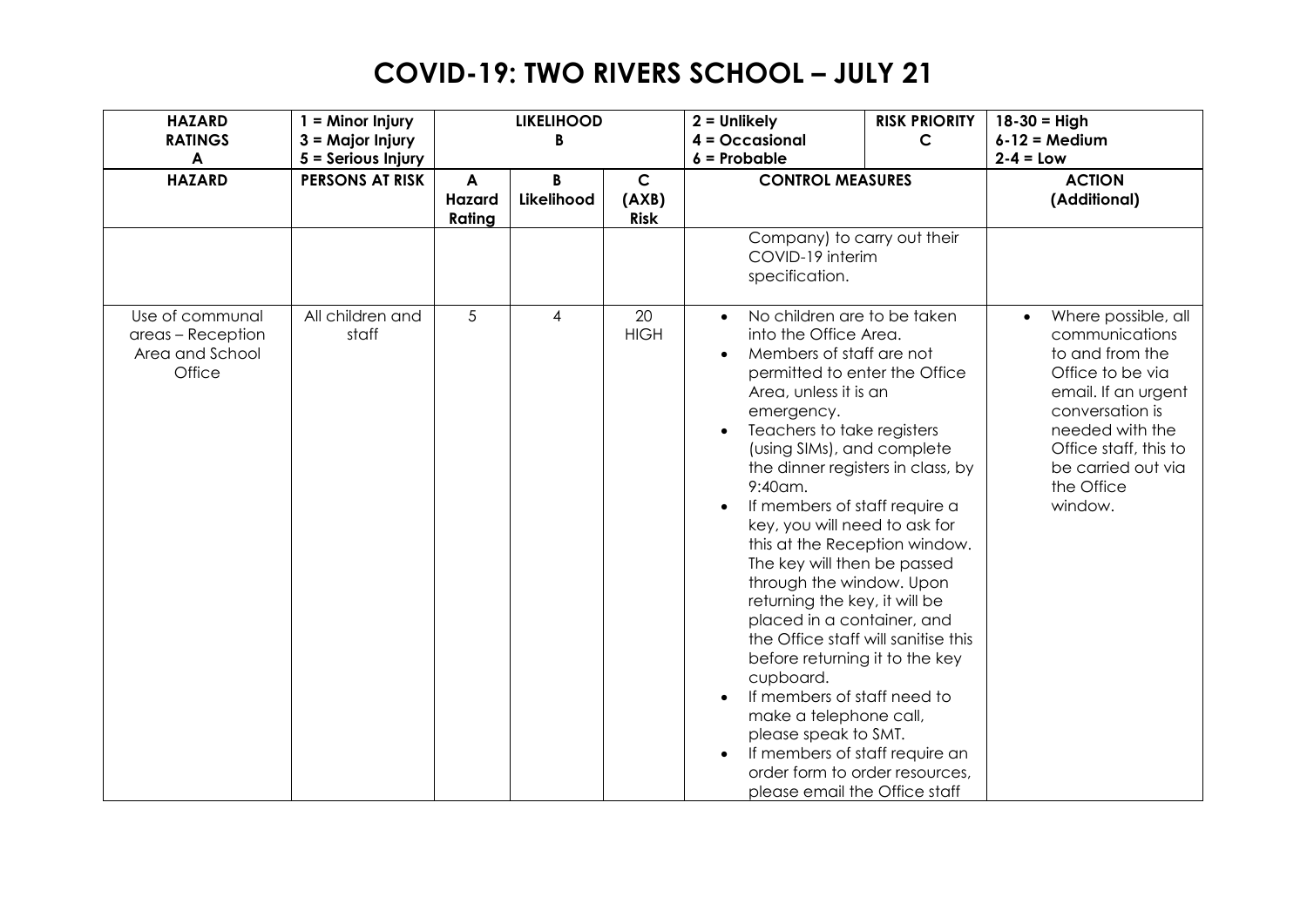| <b>HAZARD</b><br><b>RATINGS</b><br>$\blacktriangle$ | $1 =$ Minor Injury<br>$3 =$ Major Injury<br>5 = Serious Injury |                       | <b>LIKELIHOOD</b><br>B |                                     | $2 =$ Unlikely<br>$4 = Occasional$<br>$6$ = Probable                                                                                                                                                                                                                                                                                                                                                                                                                               | <b>RISK PRIORITY</b><br>C | $18 - 30 =$ High<br>$6 - 12 = Medium$<br>$2-4 = Low$                                                                                                           |
|-----------------------------------------------------|----------------------------------------------------------------|-----------------------|------------------------|-------------------------------------|------------------------------------------------------------------------------------------------------------------------------------------------------------------------------------------------------------------------------------------------------------------------------------------------------------------------------------------------------------------------------------------------------------------------------------------------------------------------------------|---------------------------|----------------------------------------------------------------------------------------------------------------------------------------------------------------|
| <b>HAZARD</b>                                       | <b>PERSONS AT RISK</b>                                         | A<br>Hazard<br>Rating | B<br>Likelihood        | $\mathbf C$<br>(AXB)<br><b>Risk</b> | <b>CONTROL MEASURES</b>                                                                                                                                                                                                                                                                                                                                                                                                                                                            |                           | <b>ACTION</b><br>(Additional)                                                                                                                                  |
|                                                     |                                                                |                       |                        |                                     | for an electronic copy. If<br>catalogues are online, please<br>use the online version. If a<br>paper catalogue is required,<br>please ask for this at the<br>Office window.<br>The Office staff will keep a<br>secure record log of any<br>visitors coming into school,<br>with sufficient detail to support<br>rapid contact tracing if<br>required by NHS Test and<br>Trace.<br><b>Chartwells (Cleaning</b><br>Company) to carry out their<br>COVID-19 interim<br>specification. |                           |                                                                                                                                                                |
| Medication                                          | All children and<br>staff                                      | 3                     | $\overline{2}$         | 6<br><b>MEDIUM</b>                  | TA's, Gina and SMT to<br>administer meds in the<br>Assistant Heads office.                                                                                                                                                                                                                                                                                                                                                                                                         |                           | Staff to administer<br>medication as<br>usual protocol.                                                                                                        |
| Entry and exit to/from<br>school                    | All children and<br>staff                                      | 3                     | 4                      | 12<br><b>MEDIUM</b>                 | SMT and Simon (pm) will<br>$\bullet$<br>supervise the entry/exit into<br>school. SMT will monitor<br>movement of pupils, parents,<br>and staff.<br>TA's will be allocated bus runs<br>to collect pupils am and<br>return them pm. All members<br>of staff to wear face masks in                                                                                                                                                                                                    |                           | Staggered<br>$\bullet$<br>entry/exit time.<br>Staff to enter<br>through main<br>area.<br>Staff to only use<br>$\bullet$<br>allocated spaces<br>when signed in. |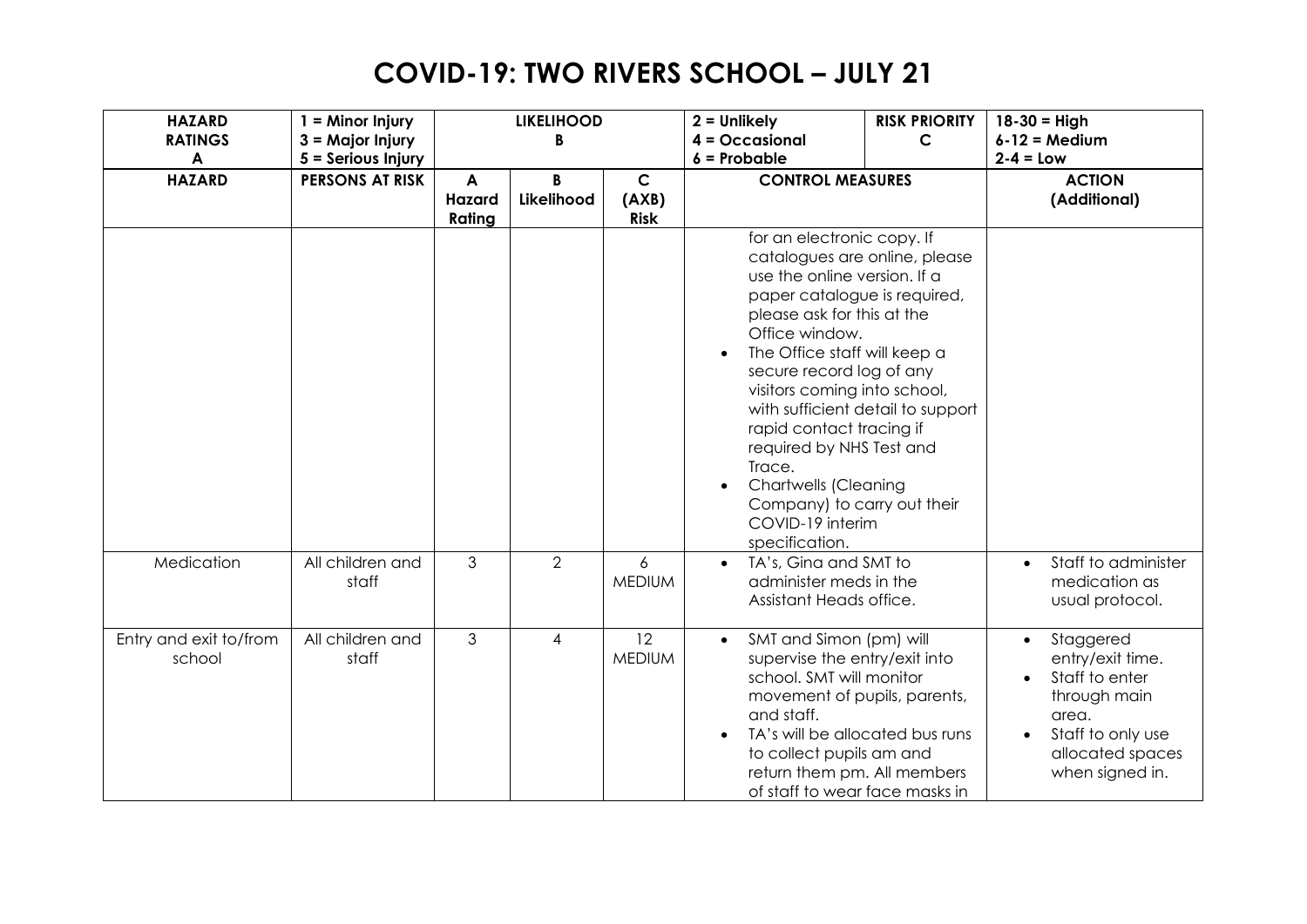| <b>HAZARD</b><br><b>RATINGS</b> | $1 =$ Minor Injury<br>$3 =$ Major Injury |                       | <b>LIKELIHOOD</b><br>B |                                      | $2 =$ Unlikely<br>$4 = Occasional$                                                                                                                                                                                                                                                                                                                                                                                                                                                                                                                                                                                                                                                                                                                                                                                 | <b>RISK PRIORITY</b><br>$\mathsf{C}$ | $18 - 30 =$ High<br>$6-12$ = Medium |
|---------------------------------|------------------------------------------|-----------------------|------------------------|--------------------------------------|--------------------------------------------------------------------------------------------------------------------------------------------------------------------------------------------------------------------------------------------------------------------------------------------------------------------------------------------------------------------------------------------------------------------------------------------------------------------------------------------------------------------------------------------------------------------------------------------------------------------------------------------------------------------------------------------------------------------------------------------------------------------------------------------------------------------|--------------------------------------|-------------------------------------|
| $\blacktriangle$                | 5 = Serious Injury                       | $6$ = Probable        |                        | $2-4 = Low$                          |                                                                                                                                                                                                                                                                                                                                                                                                                                                                                                                                                                                                                                                                                                                                                                                                                    |                                      |                                     |
| <b>HAZARD</b>                   | <b>PERSONS AT RISK</b>                   | A<br>Hazard<br>Rating | B<br>Likelihood        | $\mathsf{C}$<br>(AXB)<br><b>Risk</b> | <b>CONTROL MEASURES</b>                                                                                                                                                                                                                                                                                                                                                                                                                                                                                                                                                                                                                                                                                                                                                                                            |                                      | <b>ACTION</b><br>(Additional)       |
|                                 |                                          |                       |                        |                                      | communal areas around<br>school unless exemptions<br>apply. Members of staff to<br>wash hands before, and after,<br>touching their face coverings.<br>Members of staff to wash<br>hands before, and after,<br>touching their face coverings.<br>Members of staff to dispose of<br>any temporary face coverings<br>in a 'black bag' waste bin, or<br>to place reusable face<br>coverings in an individual,<br>sealable, plastic bag<br>between uses.<br>Teachers to take registers<br>(using SIMs) in class - register<br>closes at 9.40am. Runners in<br>classes must alert SMT to any<br>concerns regarding<br>attendance.<br>Registers to be taken mornings<br>and after lunch.<br>Teachers to remain with<br>walking pupils. SMT to be<br>alerted if additional members<br>of staff are required to<br>support. |                                      |                                     |
| Fire - risk of fire             | All children and<br>staff                | 5                     | $\overline{2}$         | 10<br><b>MEDIUM</b>                  | All members of staff need to<br>$\bullet$<br>ensure they are familiar with                                                                                                                                                                                                                                                                                                                                                                                                                                                                                                                                                                                                                                                                                                                                         |                                      | Posters to be<br>displayed in all   |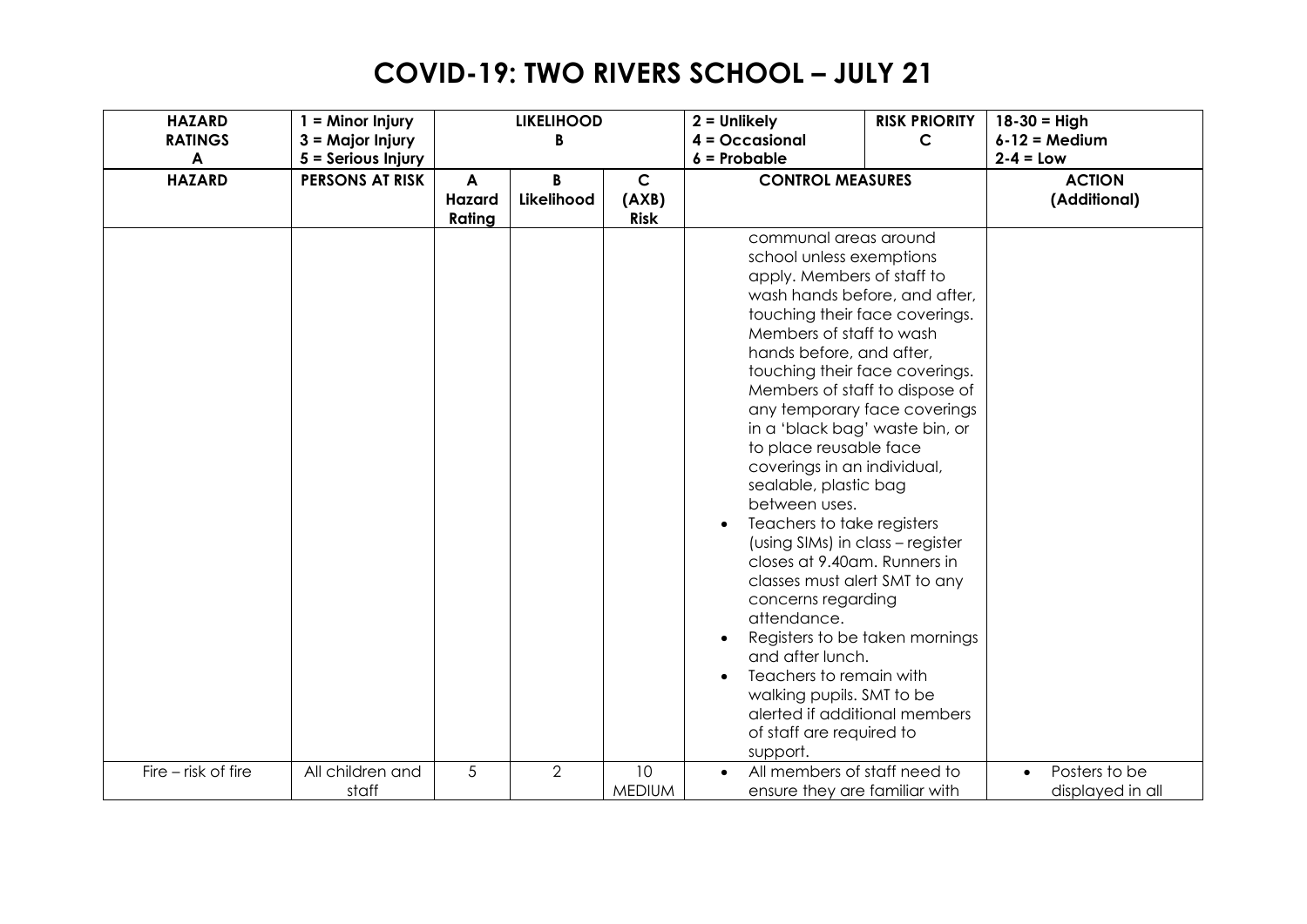| <b>HAZARD</b><br><b>RATINGS</b> | $1 =$ Minor Injury<br>3 = Major Injury       |                              | <b>LIKELIHOOD</b><br>B |                                      | $2 =$ Unlikely<br>$4 = Occasional$                                                                                                                                                                                                                                                                                                                                                                                                                                                                                                                                                                                                                                                                                                                                     | <b>RISK PRIORITY</b><br>$\mathsf{C}$ | $18 - 30 =$ High<br>$6-12$ = Medium                                                                      |
|---------------------------------|----------------------------------------------|------------------------------|------------------------|--------------------------------------|------------------------------------------------------------------------------------------------------------------------------------------------------------------------------------------------------------------------------------------------------------------------------------------------------------------------------------------------------------------------------------------------------------------------------------------------------------------------------------------------------------------------------------------------------------------------------------------------------------------------------------------------------------------------------------------------------------------------------------------------------------------------|--------------------------------------|----------------------------------------------------------------------------------------------------------|
| A<br><b>HAZARD</b>              | 5 = Serious Injury<br><b>PERSONS AT RISK</b> | A<br><b>Hazard</b><br>Rating | R<br>Likelihood        | $\mathsf{C}$<br>(AXB)<br><b>Risk</b> | $6$ = Probable<br><b>CONTROL MEASURES</b>                                                                                                                                                                                                                                                                                                                                                                                                                                                                                                                                                                                                                                                                                                                              |                                      | $2-4 = Low$<br><b>ACTION</b><br>(Additional)                                                             |
|                                 |                                              |                              |                        |                                      | the COVID fire procedures for<br>each class.<br>SMT and office staff will sweep<br>as usual.                                                                                                                                                                                                                                                                                                                                                                                                                                                                                                                                                                                                                                                                           |                                      | classrooms-<br>COVID fire<br>procedures.                                                                 |
| <b>Activities</b>               | All children and<br>staff                    | 3                            | 4                      | 12<br><b>MEDIUM</b>                  | Pupils will be given a set of<br>$\bullet$<br>equipment to use. (Use trays)<br>Shared toys will be sanitised in<br>the same manner as<br>previously instructed.<br>Other classroom or learning<br>environment-based resources,<br>such as books and games<br>should be cleaned regularly.<br>When sharing equipment<br>between bubbles, it should be<br>cleaned before it is moved<br>between bubbles and/or<br>allowed to be left unused for<br>a period of 48 hours (72 hours<br>for plastics).<br>Activities that may present as<br>cross contamination must be<br>agreed by SMT - sand,<br>playdough, messy play,<br>cooking etc. Teachers to<br>assess risk and seek support<br>where needed.<br>Curriculum activities<br>commenced at the start of<br>September. |                                      | Staff responsible<br>for the<br>daily/weekly<br>resource washing<br>- only use what<br>willing to clean. |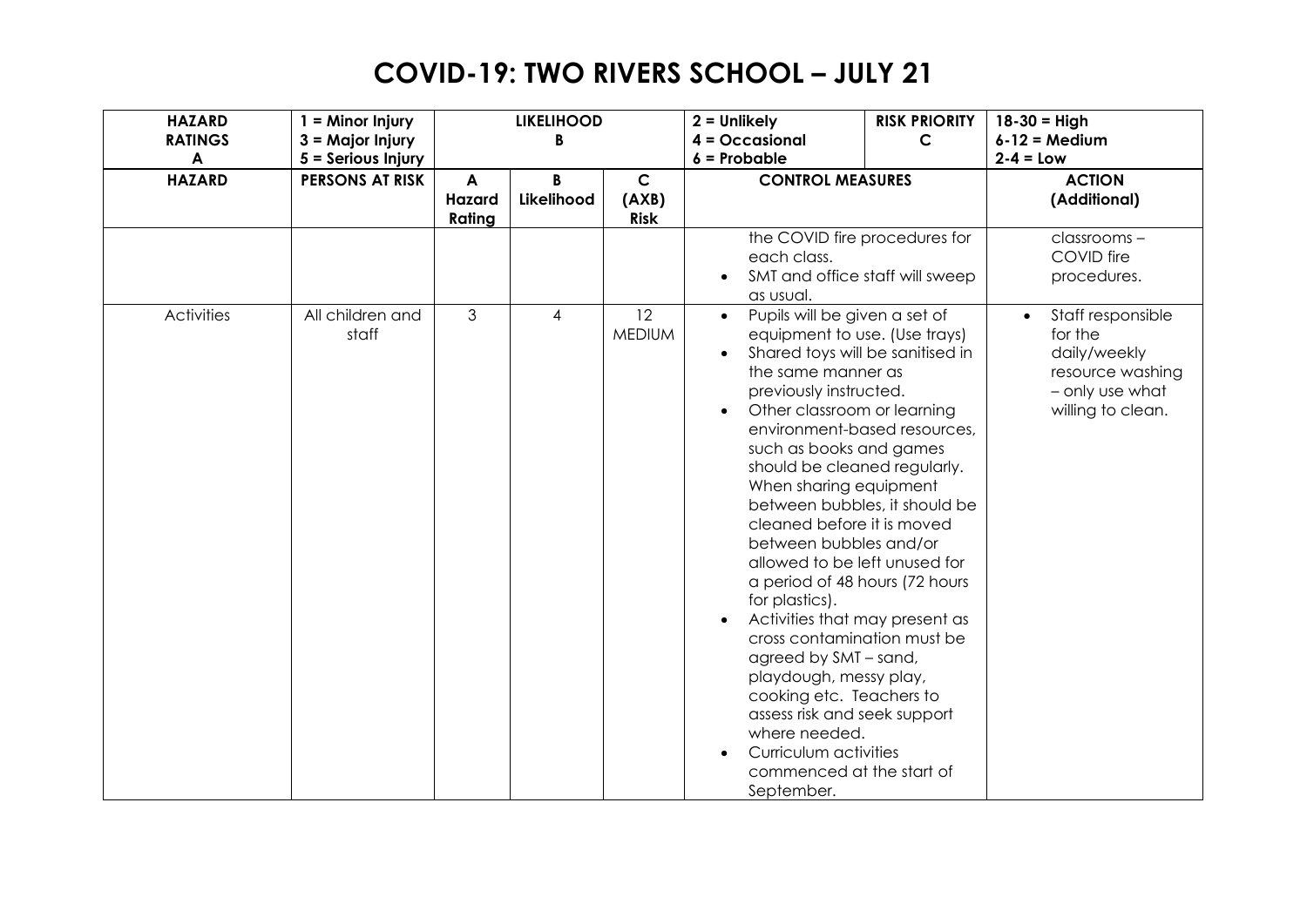| <b>HAZARD</b><br><b>RATINGS</b><br>$\boldsymbol{A}$ | $1 =$ Minor Injury<br>$3 =$ Major Injury<br>5 = Serious Injury                          |                              | <b>LIKELIHOOD</b><br>B |                                     | $2 =$ Unlikely<br>$4 = Occasional$<br>$6$ = Probable                                                                                                                                                                                                                                                                                                                                                                                                           | <b>RISK PRIORITY</b><br>$\mathsf{C}$ | $18 - 30 = High$<br>$6 - 12 = Medium$<br>$2 - 4 = Low$                                                                                                                                                                                                                                            |
|-----------------------------------------------------|-----------------------------------------------------------------------------------------|------------------------------|------------------------|-------------------------------------|----------------------------------------------------------------------------------------------------------------------------------------------------------------------------------------------------------------------------------------------------------------------------------------------------------------------------------------------------------------------------------------------------------------------------------------------------------------|--------------------------------------|---------------------------------------------------------------------------------------------------------------------------------------------------------------------------------------------------------------------------------------------------------------------------------------------------|
| <b>HAZARD</b>                                       | <b>PERSONS AT RISK</b>                                                                  | A<br><b>Hazard</b><br>Rating | B<br>Likelihood        | $\mathbf C$<br>(AXB)<br><b>Risk</b> | <b>CONTROL MEASURES</b>                                                                                                                                                                                                                                                                                                                                                                                                                                        |                                      | <b>ACTION</b><br>(Additional)                                                                                                                                                                                                                                                                     |
| Challenging<br>behaviour                            | All children and<br>staff                                                               | 5                            | 4                      | 20<br><b>HIGH</b>                   | Challenging behaviour must<br>$\bullet$<br>reflect de-escalation.<br>'Runner' to collect SMT to help<br>$\bullet$<br>manage if needed. If a<br>member of SMT is required to<br>assist with a pupil, they will<br>wear a face covering.<br>Staff must alert SMT to<br>$\bullet$<br>difficulties so that these can<br>be further risk assessed.<br>Physical intervention only to<br>be used where the child has a<br>vulnerability assessment - see<br>Collette. |                                      | Pupils identified<br>with $IBSP - staff$<br>should be aware<br>of these and<br>understand<br>procedure during<br>this current time<br>Identify calm<br>spaces for children<br>displaying distress<br>- this cannot be<br>office spaces -<br>choose supervised<br>outdoor space<br>where possible. |
| Forest school                                       | All children and<br>staff                                                               | $\mathfrak{Z}$               | 2                      | $\overline{6}$<br><b>MEDIUM</b>     | Forest school area is<br>$\bullet$<br>timetabled for use and classes<br>will be given an allocated slot.<br>Forest school activities may be<br>undertaken after discussing<br>these with SMT.                                                                                                                                                                                                                                                                  |                                      | Timetable for use.                                                                                                                                                                                                                                                                                |
| Nurture provision in the<br>Lodge                   | Identified<br>children<br>accessing the<br>Nurture provision<br>and members of<br>staff | 3                            | 4                      | 12<br><b>MEDIUM</b>                 | Pupils to visit the Lodge either<br>$\bullet$<br>individually, or as a small<br>group within their identified<br>Bubble.<br>Staff to ensure that windows<br>$\bullet$<br>are kept ajar when the Lodge<br>is in use, and to open them<br>fully when the room is not                                                                                                                                                                                             |                                      | Supporting<br>$\bullet$<br>member of staff to<br>accompany the<br>pupils to and from<br>Nurture.                                                                                                                                                                                                  |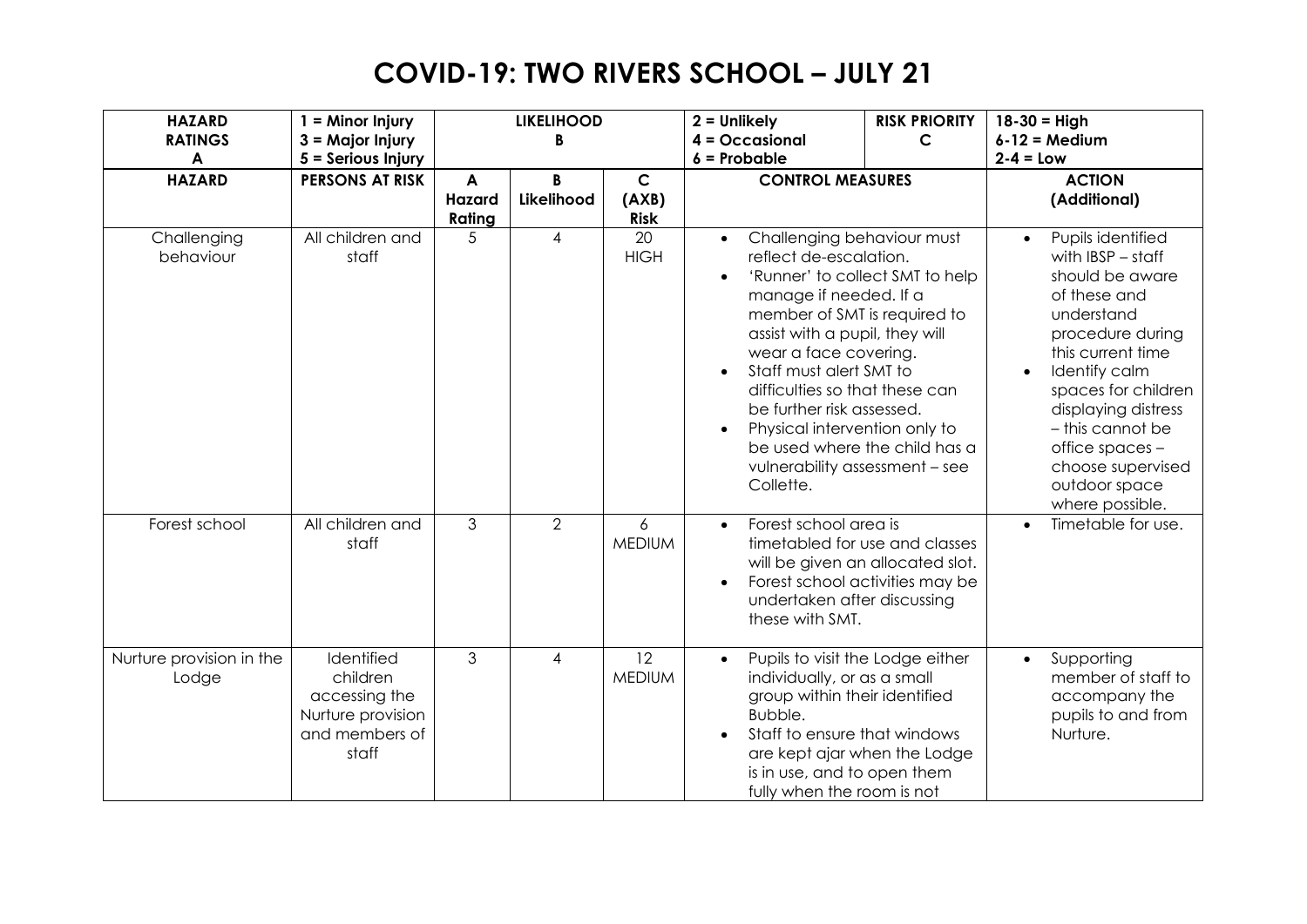| <b>HAZARD</b><br><b>RATINGS</b><br>$\blacktriangle$ | $1 =$ Minor Injury<br>3 = Major Injury<br>5 = Serious Injury                |                       | <b>LIKELIHOOD</b><br>R |                                     | $2 =$ Unlikely<br>$4 = Occasional$<br>$6$ = Probable                                                                                                                                                                                                                                                                                                                                                                                                                                                                                                                                                                                    | <b>RISK PRIORITY</b><br>C | $18 - 30 =$ High<br>$6-12$ = Medium<br>$2 - 4 = Low$                                                           |
|-----------------------------------------------------|-----------------------------------------------------------------------------|-----------------------|------------------------|-------------------------------------|-----------------------------------------------------------------------------------------------------------------------------------------------------------------------------------------------------------------------------------------------------------------------------------------------------------------------------------------------------------------------------------------------------------------------------------------------------------------------------------------------------------------------------------------------------------------------------------------------------------------------------------------|---------------------------|----------------------------------------------------------------------------------------------------------------|
| <b>HAZARD</b>                                       | <b>PERSONS AT RISK</b>                                                      | A<br>Hazard<br>Rating | B<br>Likelihood        | $\mathbf C$<br>(AXB)<br><b>Risk</b> | <b>CONTROL MEASURES</b>                                                                                                                                                                                                                                                                                                                                                                                                                                                                                                                                                                                                                 |                           | <b>ACTION</b><br>(Additional)                                                                                  |
| Therapies                                           | Identified<br>children<br>accessing Play<br>Therapy and<br>members of staff | 3                     | 4                      | $\overline{12}$<br><b>MEDIUM</b>    | occupied, to ensure that the<br>room remains adequately<br>ventilated.<br>Pupils/staff continue to follow<br>regular hand-washing regimes<br>following a transition to<br>another room/space, and<br>before and after eating.<br>Jenny to wipe down<br>$\bullet$<br>equipment after use by each<br>child/small group.<br>Pupils to visit the Therapy room<br>individually.<br>TAs to ensure that the door is<br>kept ajar when the Therapy<br>room is in use, to ensure that<br>the room remains adequately<br>ventilated.<br>Pupils/staff continue to follow<br>$\bullet$<br>regular hand-washing regimes<br>following a transition to |                           | Supporting<br>$\bullet$<br>member of staff to<br>accompany the<br>pupils to and from<br>Therapy.               |
|                                                     |                                                                             |                       |                        |                                     | another room/space.<br>TAs to wipe down equipment<br>$\bullet$<br>after use by each child.                                                                                                                                                                                                                                                                                                                                                                                                                                                                                                                                              |                           |                                                                                                                |
| Swimming                                            | All children and<br>staff                                                   | $\overline{3}$        | $\overline{4}$         | 12<br><b>MEDIUM</b>                 | Pupils to visit the Swimming<br>$\bullet$<br>Pool in small class groups<br>within their identified Bubble.<br>Pupils/staff continue to follow<br>regular hand-washing regimes<br>following a transition to                                                                                                                                                                                                                                                                                                                                                                                                                              |                           | Supporting<br>$\bullet$<br>members of staff<br>to accompany the<br>pupils to and from<br>the Swimming<br>Pool. |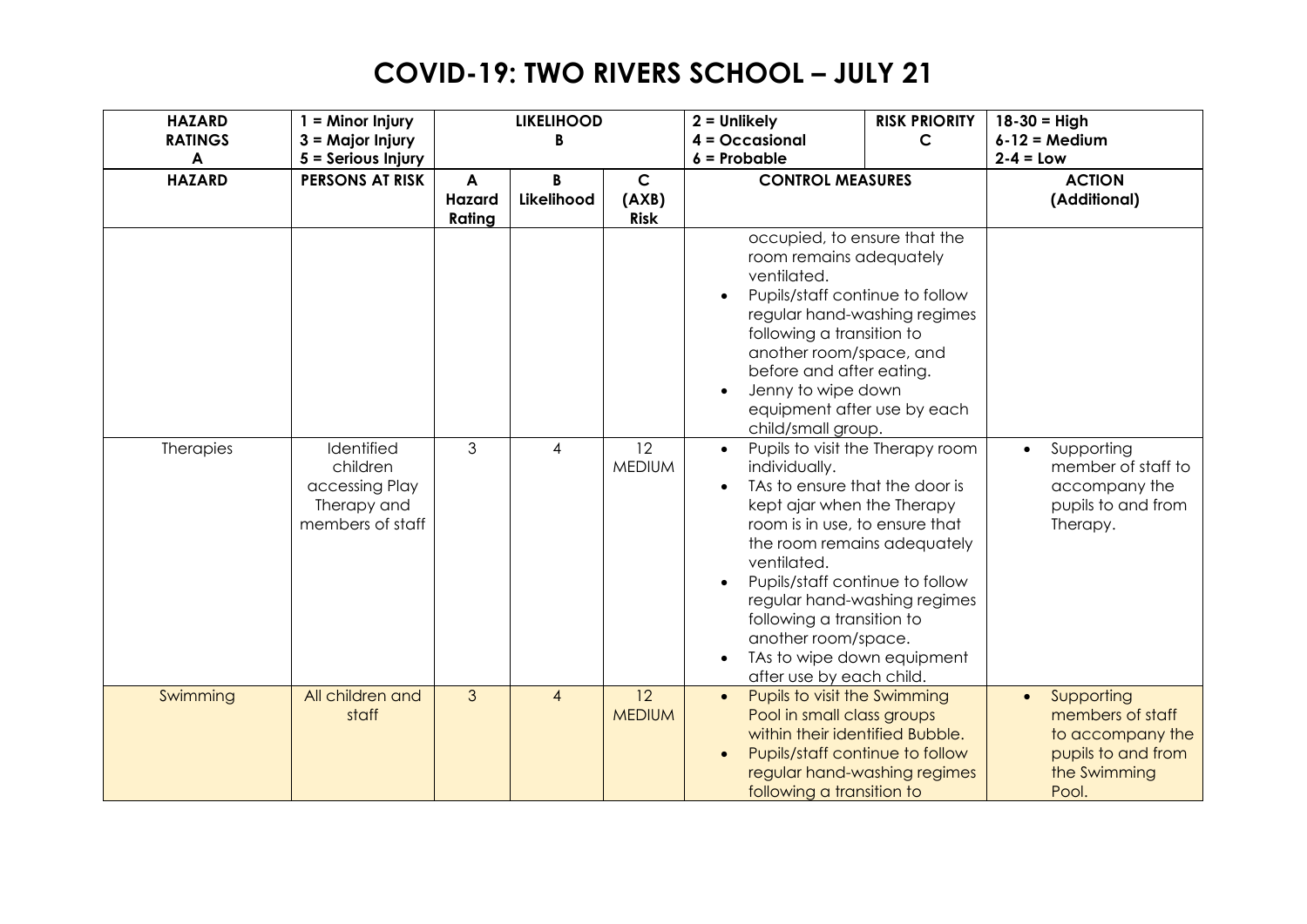| <b>HAZARD</b><br><b>RATINGS</b><br>$\boldsymbol{A}$ | $1 =$ Minor Injury<br>$3 =$ Major Injury     |                       | <b>LIKELIHOOD</b><br>B |                                      | $2 =$ Unlikely<br>$4 = Occasional$<br>$6$ = Probable                                                                                                                                                                                                                                                                                                              | <b>RISK PRIORITY</b><br>$\mathsf{C}$ | $18 - 30 =$ High<br>$6 - 12 = Medium$<br>$2-4 = Low$                                                                      |
|-----------------------------------------------------|----------------------------------------------|-----------------------|------------------------|--------------------------------------|-------------------------------------------------------------------------------------------------------------------------------------------------------------------------------------------------------------------------------------------------------------------------------------------------------------------------------------------------------------------|--------------------------------------|---------------------------------------------------------------------------------------------------------------------------|
| <b>HAZARD</b>                                       | 5 = Serious Injury<br><b>PERSONS AT RISK</b> | A<br>Hazard<br>Rating | B<br>Likelihood        | $\mathsf{C}$<br>(AXB)<br><b>Risk</b> | <b>CONTROL MEASURES</b>                                                                                                                                                                                                                                                                                                                                           |                                      | <b>ACTION</b><br>(Additional)                                                                                             |
|                                                     |                                              |                       |                        |                                      | another room/space.<br>Swimming Teacher to wipe<br>$\bullet$<br>down equipment after use by<br>each small class group.                                                                                                                                                                                                                                            |                                      |                                                                                                                           |
| Visitors                                            | All children and<br>staff                    | 3                     | 4                      | 12<br><b>MEDIUM</b>                  | Carlense to work in the Hall to<br>$\bullet$<br>deliver music therapy. John to<br>work in the Lodge.<br>Carlense/John to wipe down<br>equipment after each child<br>and after each class.<br>Behaviour Support Advisor,<br>Educational Psychologists,<br>Speech and Language<br>Therapists and Occupational<br>Therapist to wear a face<br>covering when visiting |                                      | SMT to support<br>professionals visit<br>pupils/classrooms.                                                               |
| <b>Trips</b>                                        | All children and<br>staff                    |                       | $\overline{2}$         | $\overline{2}$<br>LOW                | classrooms.<br>Forms to be completed at<br>$\bullet$<br>least two weeks prior to visit.<br>Staff must include venue risks<br>assessments.<br>Forms to be discussed by SMT.<br>If agreed staff must then<br>$\bullet$<br>complete the Evolve forms.                                                                                                                |                                      | SMT to discuss and<br>consider risk<br>considering<br>COVID.                                                              |
| Contingency plan in<br>case of future closure.      | All children and<br>staff                    | $\mathbf{1}$          | $\overline{2}$         | $\overline{2}$<br>LOW                | Information about our remote<br>$\bullet$<br>learning offer is uploaded to<br>the school website.<br>Remote Education to be<br>$\bullet$<br>implemented if they have<br>symptoms or have had a                                                                                                                                                                    |                                      | SMT to meet and<br>$\bullet$<br>plan for absences<br>due to self-<br>isolation or<br>partial/whole<br>school closures, as |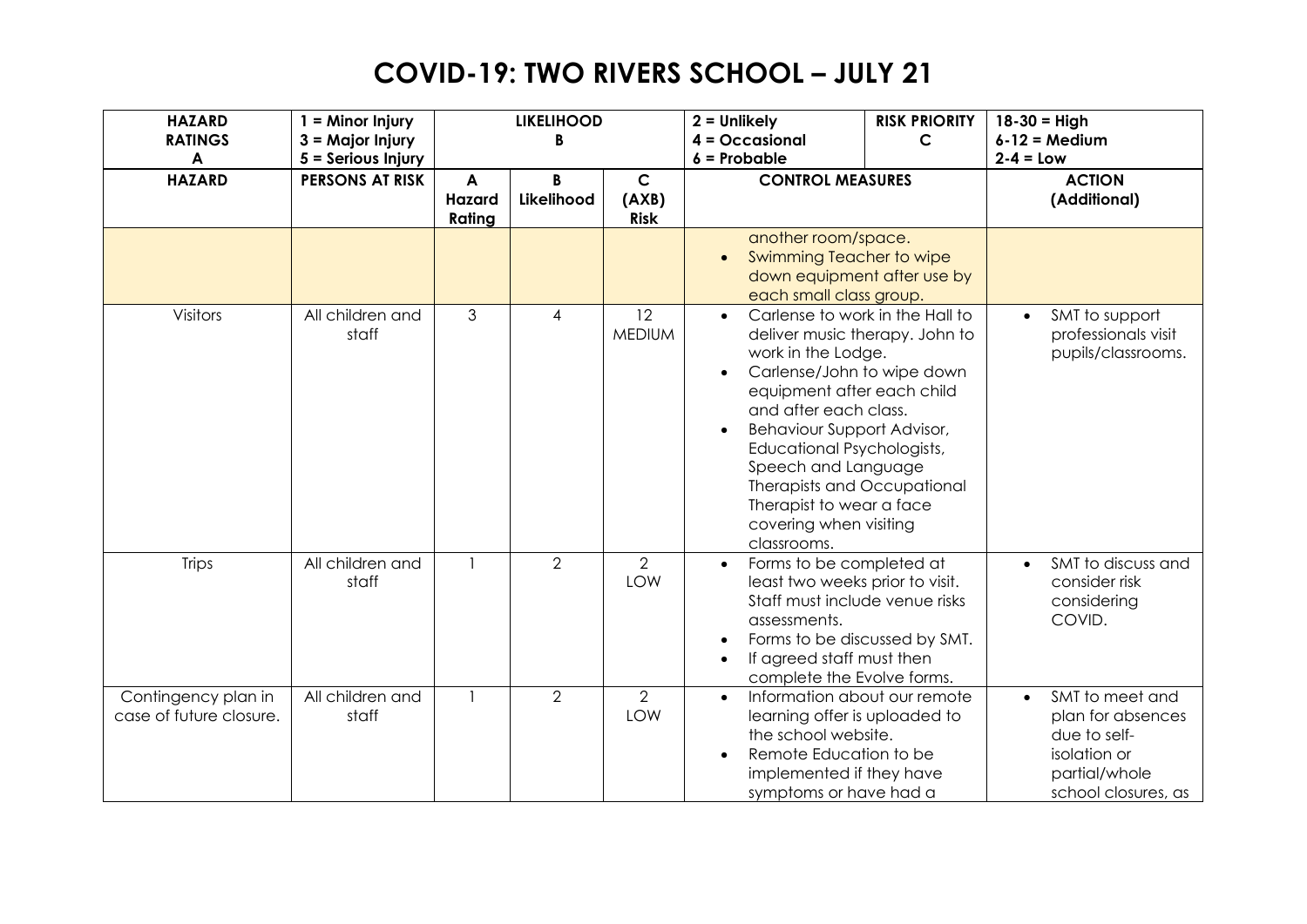| <b>HAZARD</b><br><b>RATINGS</b><br>$\boldsymbol{A}$ | $1 =$ Minor Injury<br>3 = Major Injury<br>5 = Serious Injury | <b>RISK PRIORITY</b><br><b>LIKELIHOOD</b><br>$2 =$ Unlikely<br>$4 = Occasional$<br>$\mathsf{C}$<br>B<br>$6$ = Probable |                 | $18 - 30 =$ High<br>$6 - 12 = Medium$<br>$2 - 4 = Low$ |                                                                                                                                                                                                                                           |                                 |                                                                                                                              |
|-----------------------------------------------------|--------------------------------------------------------------|------------------------------------------------------------------------------------------------------------------------|-----------------|--------------------------------------------------------|-------------------------------------------------------------------------------------------------------------------------------------------------------------------------------------------------------------------------------------------|---------------------------------|------------------------------------------------------------------------------------------------------------------------------|
| <b>HAZARD</b>                                       | <b>PERSONS AT RISK</b>                                       | A<br>Hazard<br>Rating                                                                                                  | B<br>Likelihood | $\mathbf C$<br>(AXB)<br><b>Risk</b>                    | <b>CONTROL MEASURES</b><br>positive test result; live with<br>someone who has symptoms<br>or has tested positive and are<br>a household contact, or if<br>they have been identified as<br>a close contact of someone<br>who has COVID-19. |                                 | <b>ACTION</b><br>(Additional)                                                                                                |
|                                                     |                                                              |                                                                                                                        |                 |                                                        |                                                                                                                                                                                                                                           |                                 | and when<br>required.<br>Any safeguarding<br>concerns must be<br>reported<br>immediately.                                    |
| Supporting families<br>and safeguarding             | All children and<br>families                                 | 3                                                                                                                      | 4               | 12<br><b>MEDIUM</b>                                    | $\bullet$<br>families and conduct safe<br>and well doorstep<br>visits/weekly phone calls if<br>pupils are required too self-<br>isolate.<br>Staff must inform DSL of any<br>$\bullet$<br>concerns as they arise.                          | School will continue to support | Staff to alert DSL of<br>$\bullet$<br>safeguarding<br>concerns and to<br>share information<br>regarding calls to<br>parents. |
| Assembly                                            | All children and<br>staff                                    |                                                                                                                        | $\overline{2}$  | $\overline{2}$<br><b>LOW</b>                           | Until further notice, no<br>$\bullet$<br>assemblies or group<br>gatherings will take place.<br>Teachers are required to<br>$\bullet$<br>conduct assemblies within<br>their classes or phases.                                             |                                 | Whole class<br>assemblies to<br>celebrate key<br>events will happen<br>via Microsoft<br>Teams.                               |
| Absence of pupils                                   | All children and<br>staff                                    | 5                                                                                                                      | 4               | 20<br><b>HIGH</b>                                      | This will continue to be<br>$\bullet$<br>monitored daily by SMT and<br>safeguarding.<br>Staff must alert SMT to any<br>concerns they may have<br>regarding any pupil or family.                                                           |                                 | Office staff to<br>$\bullet$<br>follow up non-<br>attending pupils<br>who are on rota to<br>attend.<br>Teacher to alert      |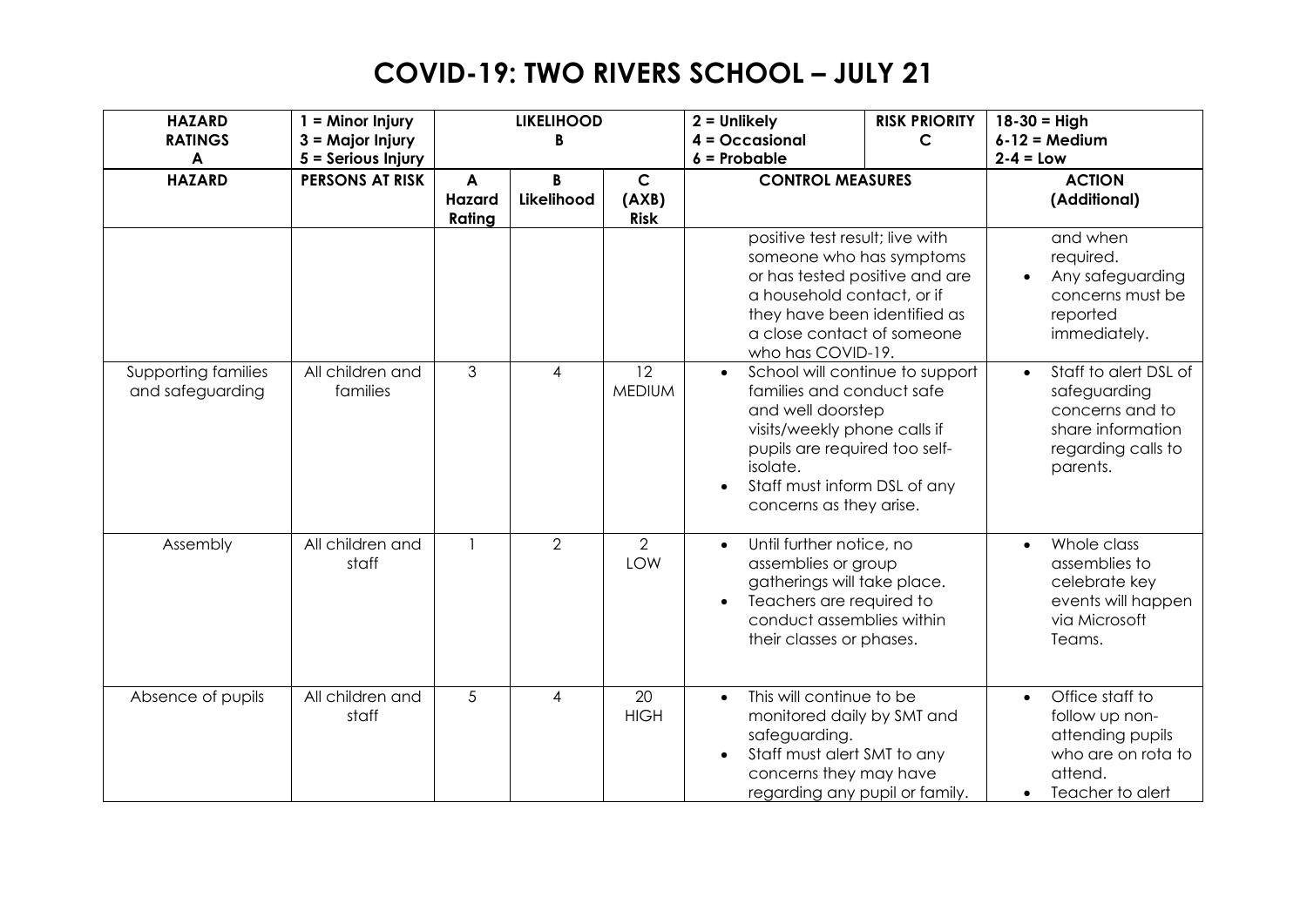| <b>HAZARD</b><br><b>RATINGS</b><br>$\boldsymbol{A}$                       | $1 =$ Minor Injury<br>3 = Major Injury<br>5 = Serious Injury |                       | <b>LIKELIHOOD</b><br>B |                                      | $2 =$ Unlikely<br>$4 = Occasional$<br>$6$ = Probable                                                                                                                                                                                                                                                                                                                                         | <b>RISK PRIORITY</b><br>$\mathsf{C}$ | $18 - 30 =$ High<br>$6 - 12 = Medium$<br>$2 - 4 = Low$                                                                             |
|---------------------------------------------------------------------------|--------------------------------------------------------------|-----------------------|------------------------|--------------------------------------|----------------------------------------------------------------------------------------------------------------------------------------------------------------------------------------------------------------------------------------------------------------------------------------------------------------------------------------------------------------------------------------------|--------------------------------------|------------------------------------------------------------------------------------------------------------------------------------|
| <b>HAZARD</b>                                                             | <b>PERSONS AT RISK</b>                                       | A<br>Hazard<br>Rating | B<br>Likelihood        | $\mathsf{C}$<br>(AXB)<br><b>Risk</b> | <b>CONTROL MEASURES</b>                                                                                                                                                                                                                                                                                                                                                                      |                                      | <b>ACTION</b><br>(Additional)                                                                                                      |
|                                                                           |                                                              |                       |                        |                                      | Report daily to the DFE<br>$\bullet$<br>including symptoms of COVID<br>or other illnesses.                                                                                                                                                                                                                                                                                                   |                                      | office staff via<br>email.                                                                                                         |
| Transport -<br>The spacing of pupils,<br>entering, and leaving<br>school. | All children and<br>staff                                    | 5                     | 6                      | 30<br><b>HIGH</b>                    | Pupils will have staggered<br>$\bullet$<br>entry and exit into/out of<br>school. Teachers are required<br>to be prompt, to elevate<br>traffic in drop-off and<br>collection areas.<br>SMT to manage gate areas<br>and staff are timetabled to<br>collect and drop-off children.<br>Transport providers will alert<br>school and the local<br>authorities if difficulties are<br>encountered. |                                      | 2m distance to be<br>always observed.<br>Escorts to line up<br>2m distance to<br>handover info to<br>the school office             |
| Other visitors                                                            | All children and<br>staff                                    |                       | $\overline{2}$         | $\overline{2}$<br>LOW                | Visitors to be agreed by SMT<br>$\bullet$<br>and all meetings will be held<br>in spaces designated by SMT.<br>Staff will continue to conduct<br>$\bullet$<br>virtual meetings under the<br>direction of the Head teacher<br>where possible.<br>Visitors to use school toilets.<br>$\bullet$                                                                                                  |                                      |                                                                                                                                    |
| Toileting                                                                 | All children and<br>staff                                    | 5                     | 6                      | 30<br><b>HIGH</b>                    | Staff and pupils will be<br>$\bullet$<br>allocated designated toilet<br>areas.<br>Any concerns please alert<br>SMT.<br>Staff will need to clean areas                                                                                                                                                                                                                                        |                                      | Toilets to be<br>$\bullet$<br>sprayed after $use -$<br>posters displayed<br>to remind staff/<br>pupils of toilet<br>procedures and |